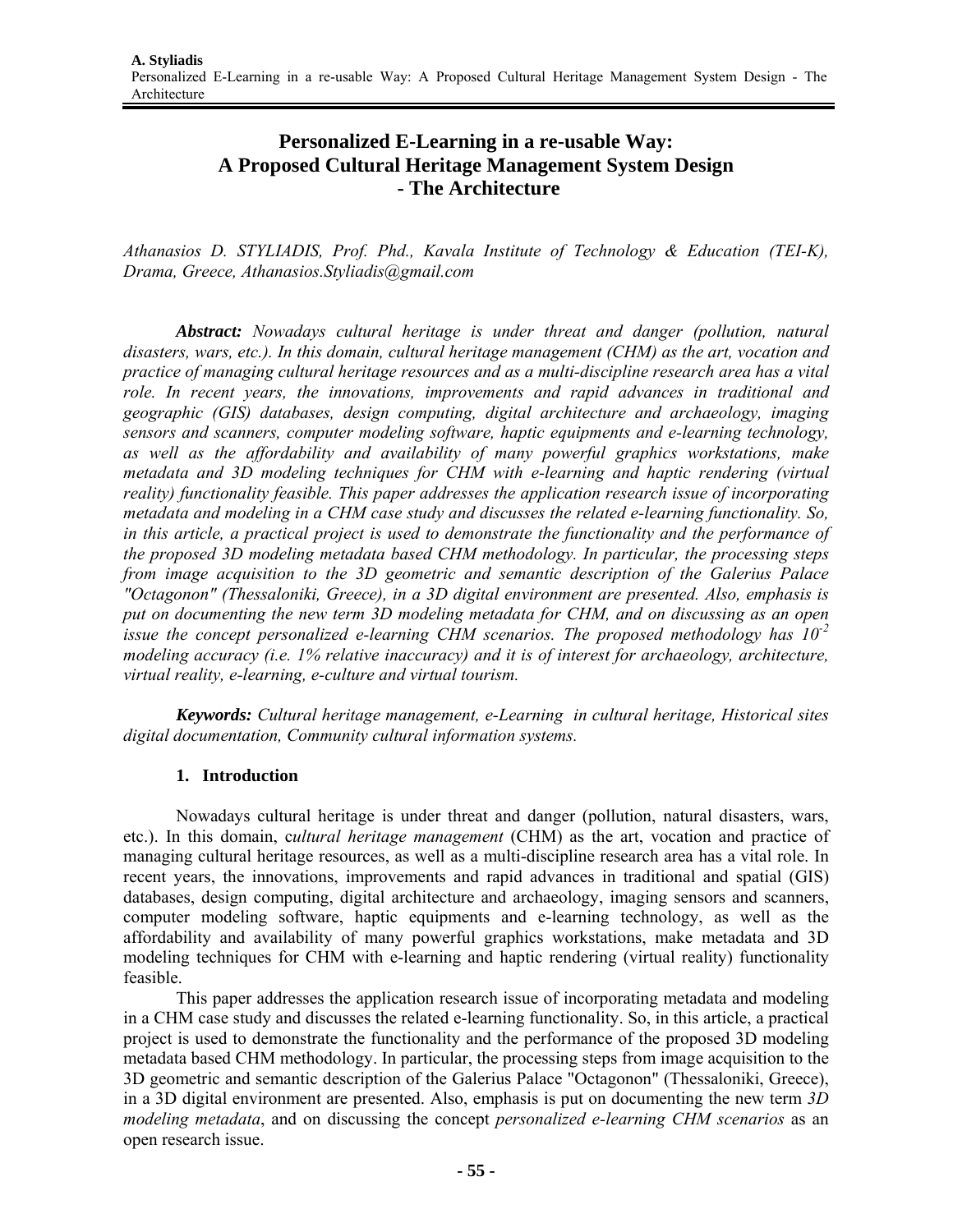The accuracy evaluation shows that the proposed metadata and amateur image-based methodology is suitable for CAAD modeling applications regarding mainly semi-demolished archaeological or historical sites when the required modeling accuracy is less than  $10^{-2}$ , i.e. 1% relative inaccuracy (e.g. 20 cm metric error for a 20 m facade or masonry wall; included the metric data inaccuracy). Obviously, this accuracy is not acceptable for detailed restoration or renovation projects, but it is acceptable for e-culture, e-tourism and for promotion-oriented cultural heritage digital documentation applications regarding the ruins of the demolished or semi-destroyed historical sites.

Conclusively, in this article, a personalized e-learning CHM methodology framework, within a metadata-based 3D virtual environment, is proposed to give active roles to many different users (archaeologists, architects, history researchers, students, etc.) by integrating metadata and 3D modeling with synchronous, asynchronous and cooperative learning environments. The proposed methodology is of interest for archaeology, architecture, design computing and modeling, virtual reality, haptic rendering, e-learning, e-culture and virtual tourism.

### **1.1. Needs, concepts, open issues & requirements**

### *CHM needs*

In CHM, a number of communities with different educational, cultural and professional background (staff, scientists, students, e-tourists) are interested in analysis, monitoring, evaluation and learning regarding the cultural heritage resources, in low-cost, accurate, portable, friendly and flexible graphical-user interface (GUI) interactive environments.

Obviously, in this domain, the *interdisciplinary cooperation* among all these users working in different disciplines and using different terminologies is a need. Another need seems to be the *personalized e-learning courses*, as long as the e-culture and the e-tourism are Web/Internet developing applications. Even more, the *historic incoherent evidence data enrichment* for architectural reconstruction hypothesis formulation, the *Web-based concurrent CHM* and the *spatio-temporal CHM databases* could be regarded as additional CHM needs.

#### *CHM concepts & open research issues*

With regards to these CHM needs, a number of research issues like *CHM digital documentation* (CHMDD) [1,2,3,12,29] and *Community Cultural Information Systems* (CCIS) [45,46] are addressed. In this paper the issue of CHMDD is discussed in relation with the following concepts:

- 1
- *Metadata* as a special kind of *"data about data"* are very useful in documentation procedures regarding temporal (time-based) structures like historical sites or monuments [2,3,37]. In particular, this kind of data organization is useful on: (a) developing machine-independent 'neutral' (not-aligned to particular discipline) structures suitable for *interdisciplinary cooperation* [1,19]; and (b), as an open research issue, on *enriched data based 3D modeling* of objects and procedures when the available metric and non-metric (qualitative) information is limited (e.g. the case of demolished or partially destroyed cultural heritage sites or monuments);
- 3D modeling as the basis of the digital geometric representation (CAAD requirements for *Web-based concurrent CHM*) and semantic interpretation (learning contents and user profiles development requirements for *personalized e-learning courses*) of the cultural site [5,7,9,19,20,21,31]. Also, the *enriched metadata-based 3D modeling* open research issue, is based on: historic incoherent evidence data, enriched metadata, archive (historic) photography, imagery, metric and non-metric (qualitative) data, historic metadata analysis, and on any available spatial 3D modeling semantic information;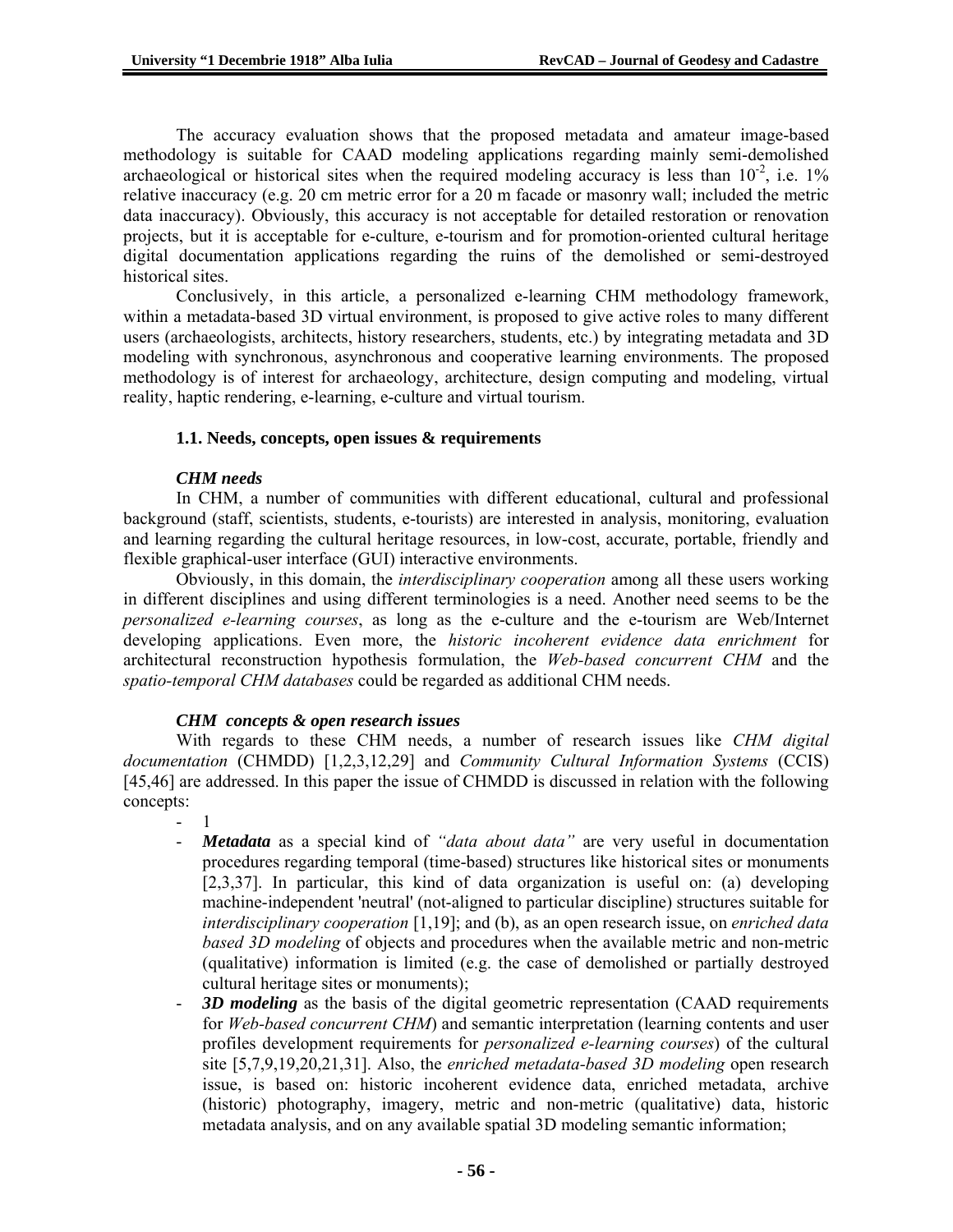*Personalized e-learning* as a learning methodology framework. This concept is related to the *personalized e-learning courses* CHMDD need through the e-learning and Augmented/Virtual Reality (A/VR) functionalities embedded in 3D CAAD modeling [4,29,44]. In this domain, and for the *personalized e-learning CHM scenarios* open issue, the research area for the pedagogical profit and the outcomes would be: (a) the establishment of a new reality in engineering and cultural education (design computing, digital architecture, digital archaeology, e-culture), when a moderate level realism (3D model) is acceptable; as hign modeling accuracy is not so necessary in e-courses using reusable scenarios, archaeological hypotheses and CAAD design concepts for architectural digital reconstructions; (b) the metadata analysis and interpretation and the real-time Web/Internet based collaborative and reusable interactivity for *Web-based concurrent CHM*; (c) the feedback, i.e. the learning domain 3D ontologies for materials and structures typology and semantic CAAD descriptions; and (d) the ability to develop personalized CAAD e-learning tools that could support archaeological hypotheses, architectural digital reconstructions, close-range photogrammetry virtual campaigns, eculture scenarios and e-tourism sightseeings.

## *CHMDD requirements analysis*

As regards the *metadata* concept, suitable multimedia and metadata standards should be used to support multimedia information search and retrieval functionalities for *interdisciplinary cooperation* GUI environments [7,15,16,18]. Also, for the case of the incoherent metadata required in the *enriched data based 3D modeling* procedures, a new metadata srtucture must be introduced and thereafter documented as a metadata standard, since -according to the available literature- there is not a 3D modeling-based metadata standard available so far (i.e. *3D modeling metadata*: an open research issue). This metadata structure (standard) should have the functionality to enrich the any available metric and non-metric (qualitative) information recorded in demolished or partially destroyed cultural heritage sites.

So, in CHMDD applications, metadata might be categorized as data for: (i) 3D modeling (*3D modeling metadata*); (ii) GIS analysis (*GIS metadata*); and (iii) encoding/decoding, description, access and delivery of CHM data and information (*multimedia metadata*). The first case, as an open issue in CHM, is defined by this article in Section 2, whilst in sub-Section 4.2 a real-world application example is given.

In the aspect of the *3D modeling* concept, generally speaking, such a modeling procedure must be able to derive semantic, pictorial, geometric, spatial, topological and learning information from the *virtual reconstructed cultural heritage site*, in such a way that it can be directly used for further metadata analysis, semantic interpretation and e-learning purposes regarding the history, the architecture, the structure and the temporal (time-based) 3D geometry of the projected site or monument [7,18,20,21,29].

Also, for the particular case of CHMDD applications regarding semi-demolished archaeological sites, the *3D modeling* has to be based on the *enriched metadata* issue, in connection with the: historic incoherent evidence data, archive (historic) photography, imagery, metric and non-metric (qualitative) data, historic metadata analysis, and any available spatial 3D modeling semantic information. So, for the CHMDD case, the learning contents and user profiles development requirements for *personalized e-learning CHM courses* should be supported. The *metadata-based 3D modeling*, as an open research issue in CHM, is defined by this article in Section 2, whilst in sub-Section 4.3 a real-world application example is given.

In terms of the *personalized e-learning* concept, a number of personalized online e-courses could be launched to enhance the interoperability among users from a number of different disciplines [30,45,46]. Also, offline e-courses should be synchronized into a database server [4,35,45]. Even more, in a general case, the objectives of a *e-learning cultural heritage scenario*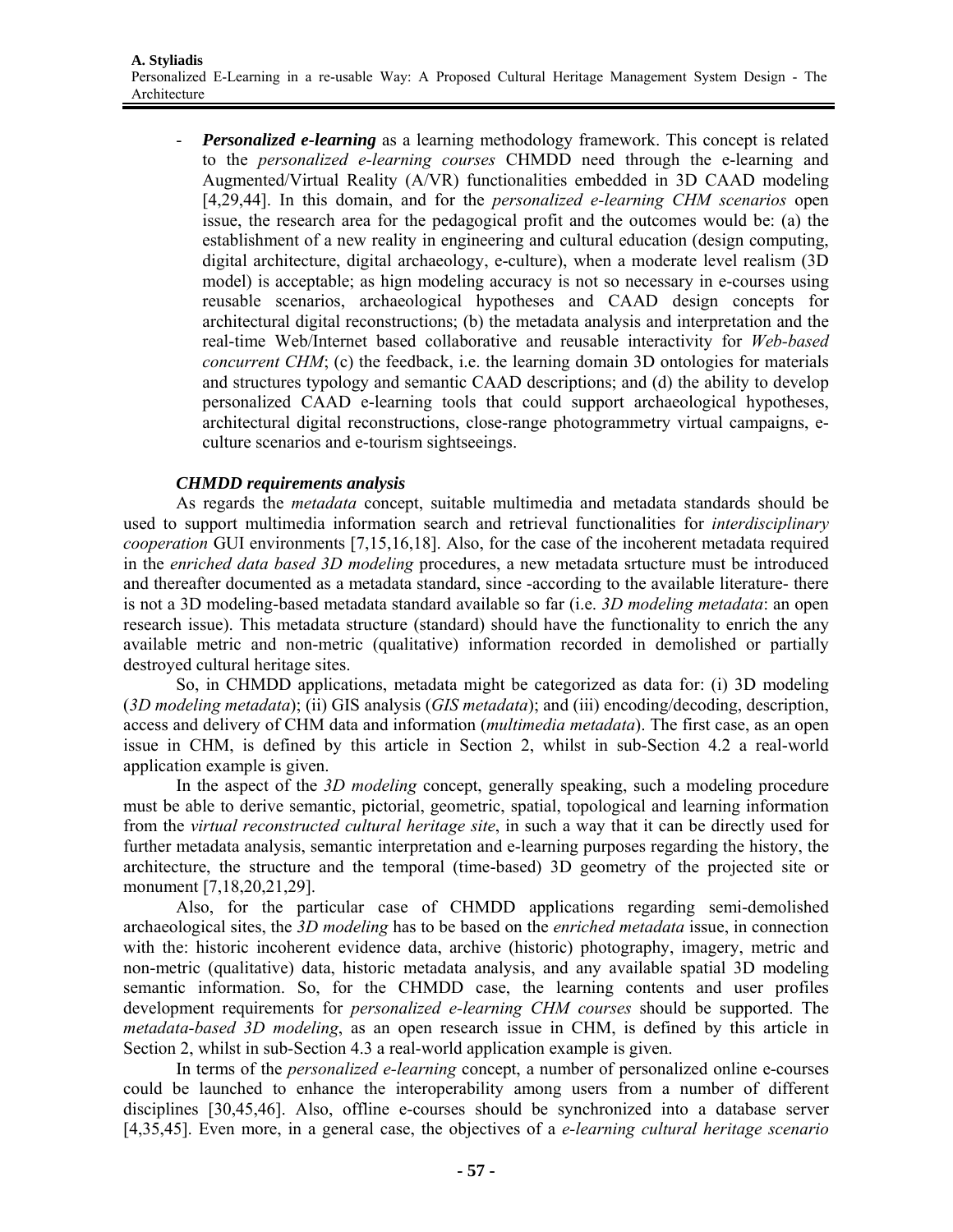could be [7,10,29]: (1) to facilitate and encourage the collaboration and the critical awareness between the design students, scientists and professionals (archaeologists, architects, engineers and so on); (2) to design and implement virtual spaces using different representation methods and techniques for visualization and haptic rendering, regarding archaeological ruins and sites, architectures, cultural landscapes and historical monuments; (3) to test the efficiency of the various sub-systems involved in design and restitution processes for archaeology and architecture; and (4) to support access to prior understandings regarding the history, 'pathology' (nature) and characteristics of the described demolished or semi-destroyed historical objects.

In addition, and for the *personalized e-learning CHM scenarios* open issue, the CHM database server should: (a) support learning through 3D model-based multimedia data in ways traditional CAAD, photography and video does not support; (b) allow ideas exchange (multidisciplines collaboration environment) and support design autonomy and compatibility; and (c) promote virtual cultural heritage tourism by introducing self-directed reusable learning exercises; which lead to a critical awareness of the historical object (site), the learning process and the learner's cultural background.

The 3D modeling based *personalized e-learning CHM scenarios* and the CHM database server implementation, as open research issues in CHM, are discussed in Section 3, whilst in sub-Section 4.4 a real-world application example is given.

### **1.2. Literature review**

The worldwide scientific work on the *metadata* concept is expanded rapidly. So, in this domain and for the *heritage data recording* case, a number of forums and institutions (research units) are activated, like: the Forum on Information Standards in Heritage (FISH, www.fishforum.info), which supports the development of the MIDAS and INSCRIPTION metadata standards, for the content and indexing of heritage data respectively; and the English Heritage Data Standards Units (DSU), which works for the development of standards for heritage data. In literature, and for the *heritage data recording* case, G. Pavlidis *et al.* in [9] review the different methods for 3D digitization that can be applied to cultural heritage recording. So, a criteria table is created for choosing an appropriate digitization system. The methods examined are depending on the recording items, as well as the related purposes, and they are grouped in two categories: digitization of objects and digitization of monuments. Finally, the advantages and disadvantages of each method are explained. P. Arias *et al.* in [10] summarized the different metric documentation methods followed by a comparative study between them. Also, for documenting a historical agroindustrial building, an easy to use, simple close-range photogrammetric method suitable to this kind of structures in terms of accuracy, cost, speed and accessibility to non-expert users, is proposed. The survey was performed using inexpensive equipment such as: some plumb lines, a conventional digital camera, and a monoscopic photogrammetry station.

Today, there are just a few approaches on metadata based *heritage data modeling* of excavation sites, historical monuments or artefacts. The most important of these approaches, which are based on XML, are the ObjectID and Core Data Standard (by Getty Institute) and some extensions of MIDAS (for monument inventories). Also, in literature, and for the *heritage data modeling* case, Clif Ogleby in his paper [18] about the virtual reality reconstruction of architectural heritage, and A. Styliadis in [1] about the digital documentation of a monument (historical Basilica), discuss the metadata concept of the available metric information for accurate 3D modeling applications. In the *3D modeling metadata for CHM* open research issue, to our knowledge, there is no literature.

In the *3D modeling* concept, literature is rich and interesting. So, in this domain, 3D model based applications include: digital documentation of monuments and sites [3,9,12,17,28]; augmented and virtual reality [18,44]; architectural surveying [6,8,17,19]; e-learning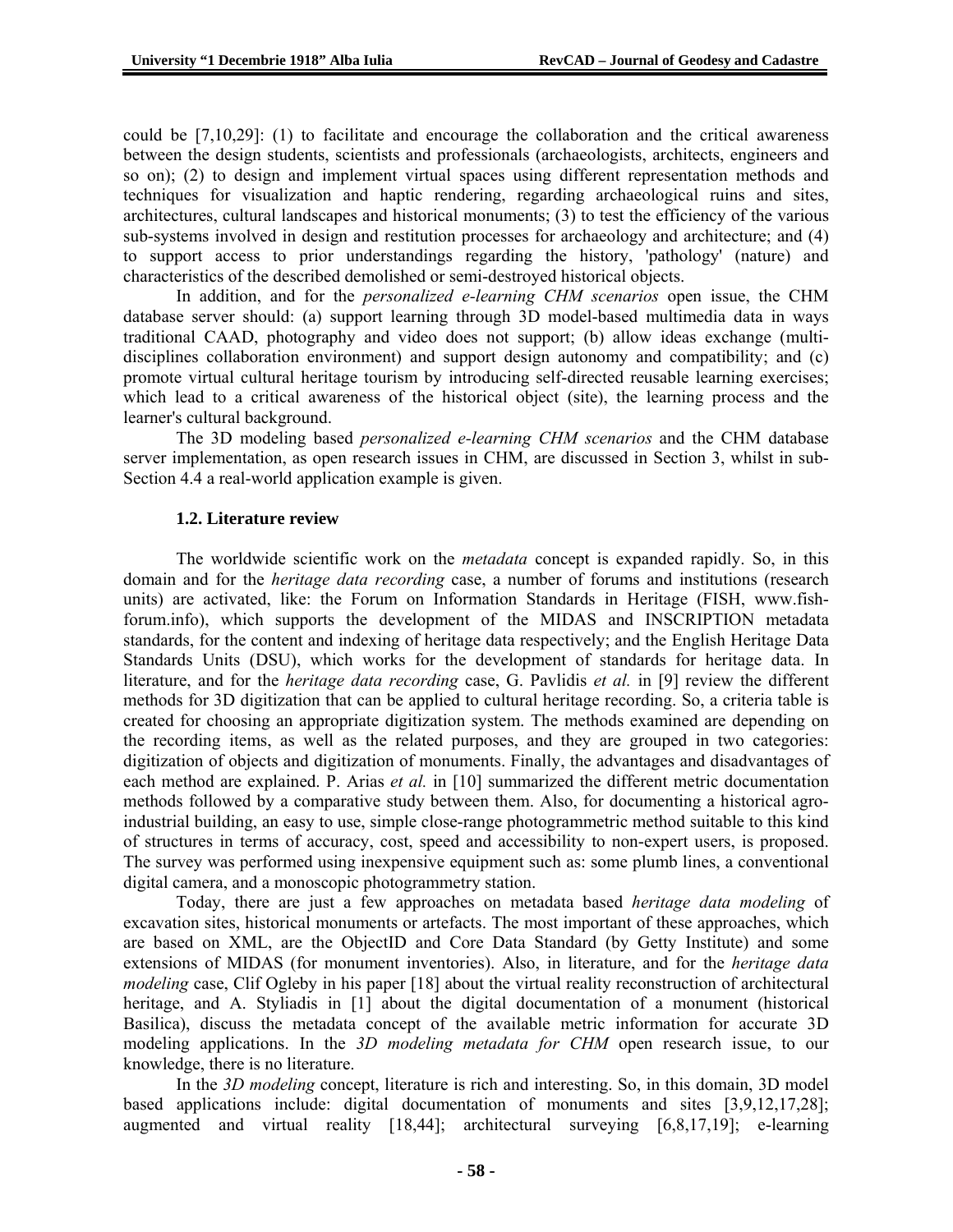[4,15,29,30,32,48]; computer games; virtual tourism; forensics and inverse camera sciences; etc.

In this area and in the *3D modeling for CHM* concept, J.-A. Beraldin *et al.*, in [48], is dealing with three cases (Byzantine crypt, temple and bronze sculpture) in preparing multimedia products for cultural heritage interpretation and entertainment. Also, J.-A. Beraldin *et al.*, in [49], is looking at the opportunities and challenges created by new 3D technologies introduced recently in the context of virtual reconstruction of cultural heritage sites for preservation and entertainment. In this domain, A. Koutsoudis *et al.*, in [5], declare that low complexity 3D models with detailed textures provide enough realism if the main purpose of the virtual reconstruction is the promotion of the culture and not an accurate documentation for archiving or restoration purposes. In this article a 3D virtual reconstruction of a settlement has been achieved by using ordinary digital cameras and freely distributed software. Similar to the approach of Neto and Amaral [4], the data achieved was also supported by a simple Web site including a photo gallery. G. Atese *et al.*, in [6], discussed the dynamic 3D representations of architectures as a flexible design tool. Also, in this article a modeling application for an old town is presented. J. Lewin and M. Gross, in [7], have studied the limitations of 2-D sketching in traditional recording, documenting and representing methods and techniques used in archaeology. Also, in their study on 3D modeling of archaeological sites they observed insufficiency at the 2-D archaeological site drawings; because the computer-based applications in archaeological documentation are restricted to the creation of databases, image processing, artefact modeling and statistical analyses. So, in order to add more visual functionality they introduced charts, axonometric views and rendering techniques of the archaeological site. H. Yilmaz *et al.*, in [12], discuss the digital documentation of the historical shelter structures known as "caravansaries". In this article, low-cost digital close range photogrammetry equipment was used.

In the *enriched metadata-based 3D modeling for CHM* open research issue, the literature is restricted to just few papers or conference announcements. In this domain, S. Potier *et al.*, in [8], present a computer graphics methodology as an assistance tool for archaeological hypotheses. In this study, the storage and consultation of the archaeological archives, the communication functionality, the exchange of information, and finally the creation of a virtual museum for the ancient part of a historic city are presented. But, the software used, in this project, was an expensive one rich in 3D parametric modeling utilities.

In the *personalized e-learning methodology frameworks* concept, literature is expanded continuously. In particular in the common CAD/e-learning domain, a number of papers is dealing with modern, flexible and more effective CAAD tools and methodologies which could assist archaeologists and architects, and the affordances they provide do change the theory and the practice of the 3D modeling-based site documentation itself; suggesting fundamentally new ways of thinking about the modeling domain (archaeology, architecture or design) and the learning (personalized e-learning) functionalities [1,2,13,14,15,16]. In this area, P. Neto and M. Amaral, in [4], report on the CAAD/e-learning domain for architectural studies. In the *personalized e-learning CHM scenarios* open research issue, according to our knowledge, there is no literature.

Finally, more details about the paper's case study cultural site (the Galerius Palace "Octagonon" in Thessaloniki) could be found in [33,39] and particularly in [11], where I. Papayianni discusses the European Union funded restoration procedures of the Galerius Palace started in 1994 and finished in 2007. This article, published in 1999, provides valuable information for the Galerius Palace archaeological site and the "Octagonon" as well.

## **1.3. Paper contributions**

The main contribution of this paper is:

- the presentation and documentation of a metadata 3D modeling-based CHM application case study rich in e-learning functionality  $(4<sup>th</sup> Section)$ .

Also, the following concepts would be regarded as additional contributions: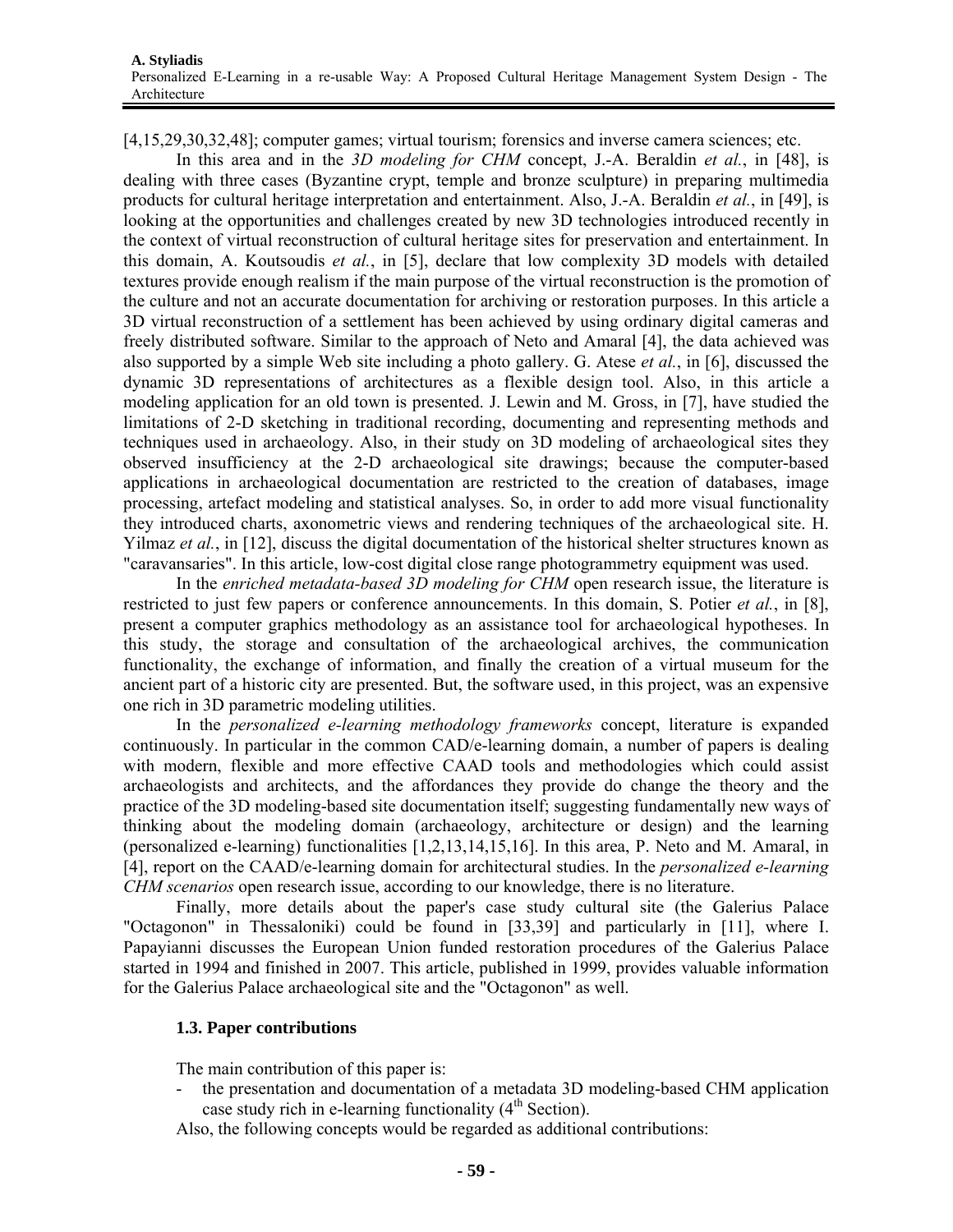- the introduction and the formal definition of the new term *3D modeling metadata for CHM* ( $2<sup>nd</sup>$  Section);
- the discussion of both the *e-learning scenarios* and the *personalized e-learning methodology frameworks* suitable for CHM (3<sup>rd</sup> Section);
- the presentation of a particular five levels *3D modeling metadata schema* for a CHM case study (4.2 sub-Section); the merging of both the 3D modeling and the learning technologies in a personalized e-learning CHM schema (4.3 sub-Section); and the development of a -specific to cultural heritage applications- HCI (Human-Computer Interface) dialog environment for virtual CAAD camera and fly-through productions (e.g. video-on-demand animation sequences, augmented and virtual reality walkthroughs, etc.) (4.4 sub-Section).

## **1.4. Paper organization**

The remaining parts of the article are organized as follows: In Section 2 (*Cultural heritage digital documentation management: Metadata & 3D modeling*), the new term "*3D modeling metadata for CHM*" is introduced, described and defined. In Section 3 (*Cultural heritage digital documentation management: Database server implementation with e-learning functionality*), elearning scenarios and personalized e-learning methodology frameworks, suitable for CHM, are presented. In Section 4 (*A 3D modeling metadata based CHM case study: The Galerius Palace "Octagonon" in Thessaloniki*), a CHM case study is presented related to: (a) the architectural recording (history, photography, etc.); (b) the new approach on using 3D modeling metadata in demolished or semi-demolished historical sites; (c) the 3D model-based digital documentation topics: CAAD layering (object's logical segmentation), 3D geometry (modeling) and visualization (materials, texturing, lighting and rendering); and (d) the e-learning and the HCI-dialog based VR with video-on-demand functionality.

Finally, in Section 5 (*Conclusions*), the embedded metadata and learning functionalities, the advantages and limitations, as well as the possible future extensions of the proposed *3D modeling metadata for CHM* methodology are discussed.

## **2. Cultural heritage digital documentation management: Metadata & 3D modeling**

In general, most of 3D modeling applications specify twelve requirements: high geometric accuracy; user-friendly interaction environment; all details capturing; quality photorealism; virtual video on demand; high automation and low user interaction; portability; low cost; model size efficiency; personalized e-learning functionality; networking (Web/Internet, Intranet) support; and application flexibility. The order of importance of these requirements depends on the application's objective. So, for digital geometric (or architectural) documentation applications the *geometric accuracy* and the *all details capturing* are at the top of these requirements, whilst for virtual tourism the *virtual video on demand* and the *quality photorealism* deserve special care, and for cultural ecourses the *personalized e-learning functionality* and the *networking (Web/Internet, Intranet) support* are the most important requirements.

A single system that can satisfy all these twelve requirements is still in the future. In particular, accurately capturing all details with a fully automated system for a wide range of objects remains elusive, as well as elusive remains a system for 3D virtual reconstruction of demolished buildings, when only one uncalibrated photography is available and the building capturing geometry is not rich enough. Refs. to Sabry F. El-Hakim *et al.* [19], as well as to [20,21,22,23,24,25,26,27,28] for the geometry-based, image-based and range-based available 3D modeling techniques and relative real-world applications.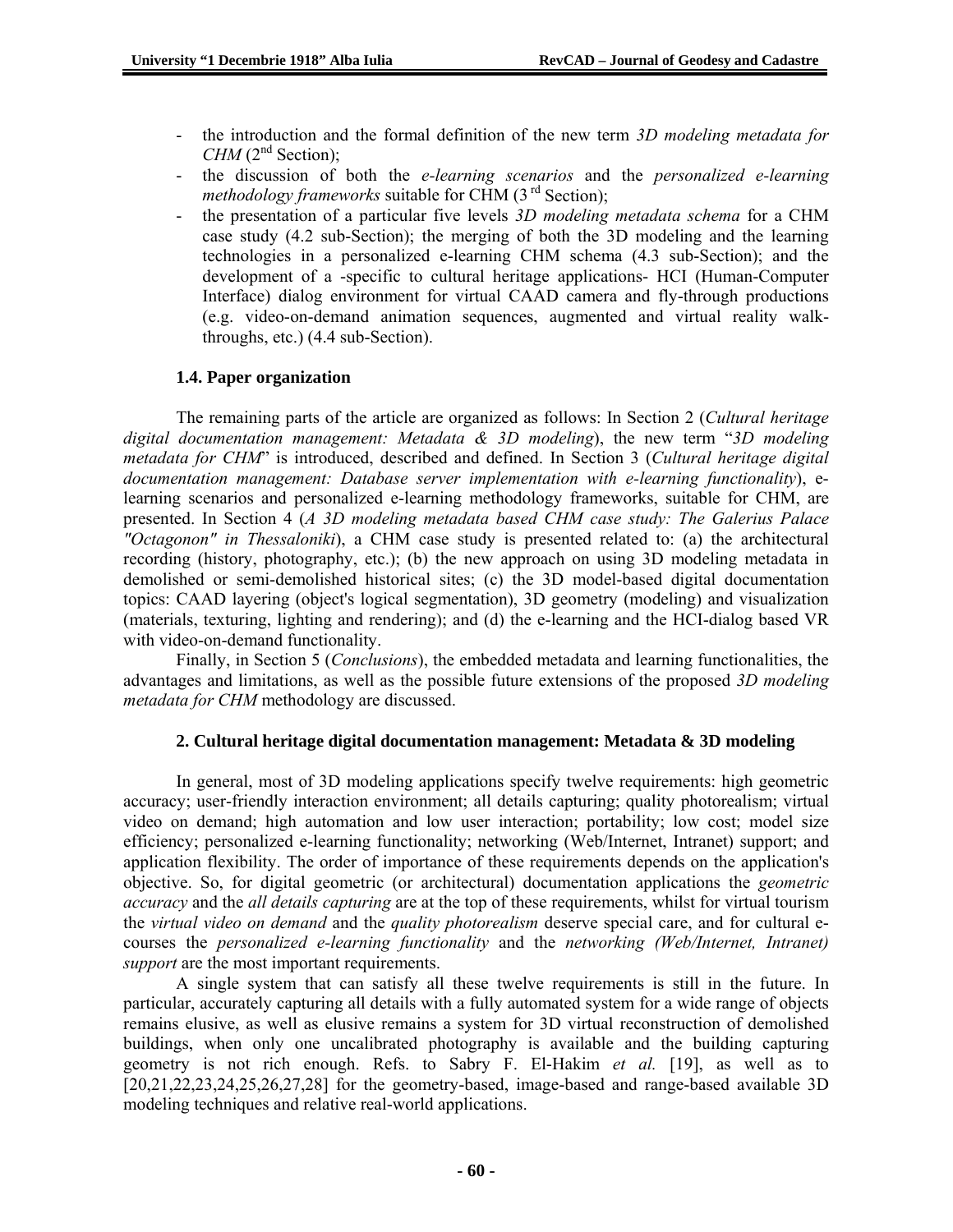In CHM, the systematic use of 3D modeling for digital documentation and conservation has started relatively recently [45,46,47,48,49]. But, so far, there is not an acceptable metadata standard, mainly, because of the difficulties to integrate and connect semi-demolished 3D-world sites with available 2D and multimedia data. Obviously, a metadata standard could be extremely powerful tool for monitoring, restoration, conservation and improving identification purposes.

In this domain, the term "*3D modeling metadata for CHM*" is introduced and is defined as "*an open architecture interdisciplinary ASCII structure, with networking functionality, of any available historic data, incoherence, evidences and 3D CAAD software routines for CHM, research, policy formation and e-education*".

### *Literature review*

In traditional archaeological documentation projects the recorded archaeological data are not consistent (in quality, appearance, material or structural typology, etc.). So, usually, the data collected in cultural heritage excavations, are not conducive to any kind of modeling (archiving/data base, 3D, 4D, GIS, etc.). Hence, in most of the cases, the selected information is not sufficient for 3D modeling based cultural heritage digital documentation applications.

R. Kadobayashi *et al.* [21] in their project for 3D modeling of Byzantine ruins faced many problems on gathering, archiving (image data bases) and post-processing the selected data. This is because, digitizing systems and CAAD modeling methods used to document the unroofed historical sites like the desribed one, require more data and well-defined relations and conditions regarding materials and structure typology and external factors like heat, sunlight and noise.

On the other hand, the metadata analysis and interpretation of the excavated data could provide sufficient archaeological and design local knowledge [13,18]. In this domain, S. Potier *et al.* [8] explain the pre-modeling processes as follows: "*The archaeological context is analyzed, the principles of archaeological analysis are explained, and then the principles governing the studied architectural reconstruction are discussed*".

The aim of making the archaeological and architectural analyses is to determine which elements guided the original conception and construction of the structure, so that they support the accuracy of the 3D model in the following stages. Since the progress of the excavation cannot be repeated and the surroundings change continuously, the excavation has been recorded by collecting multi-temporal imagery regularly for photogrammetric documentation and modeling. So, according to H. Haggrén *et al.* [17], the objectives of a photo-realistic 3D modeling are as follows: to document the archaeological excavation; to visualize the process of the excavation during the archaeological work; to support archaeologists in their analyses; and to present the process of the excavation as a multi-temporal 3D model.

The proposed *3D modeling metadata for CHM* framework is committed to providing and maintaining any -existing or incoherent- CHM 3D modeling information in a timely and accurate manner and has four components:

- a) the first component, named '**content**', is for the heritage data organized as *items* (i.e. imagery, historical documents, incoherent trace evidences, *dxf* files, etc.) and grouped together for convenience on *schemes*, like monument type, monument typology, etc. They are implemented as XML metadata documents;
- b) the second component, named '**CAAD handlers**', is based on *3D models* developed by a number of specialized for CAAD routines for 3D modeling under the interchangeable ASCII format *dxf*;
- c) the third component, named '**learning**', is based on the *CAAD CHM learning objects* and it is for (personalized) Internet-based e-learning support; and
- d) the fourth component, named '**indexing**', is based on maintained *worldlists* and *tools* and it is for the XML application software used in comprehensive and consistent indexing of different aspects of the built and demolished heritage site, using the various *items*,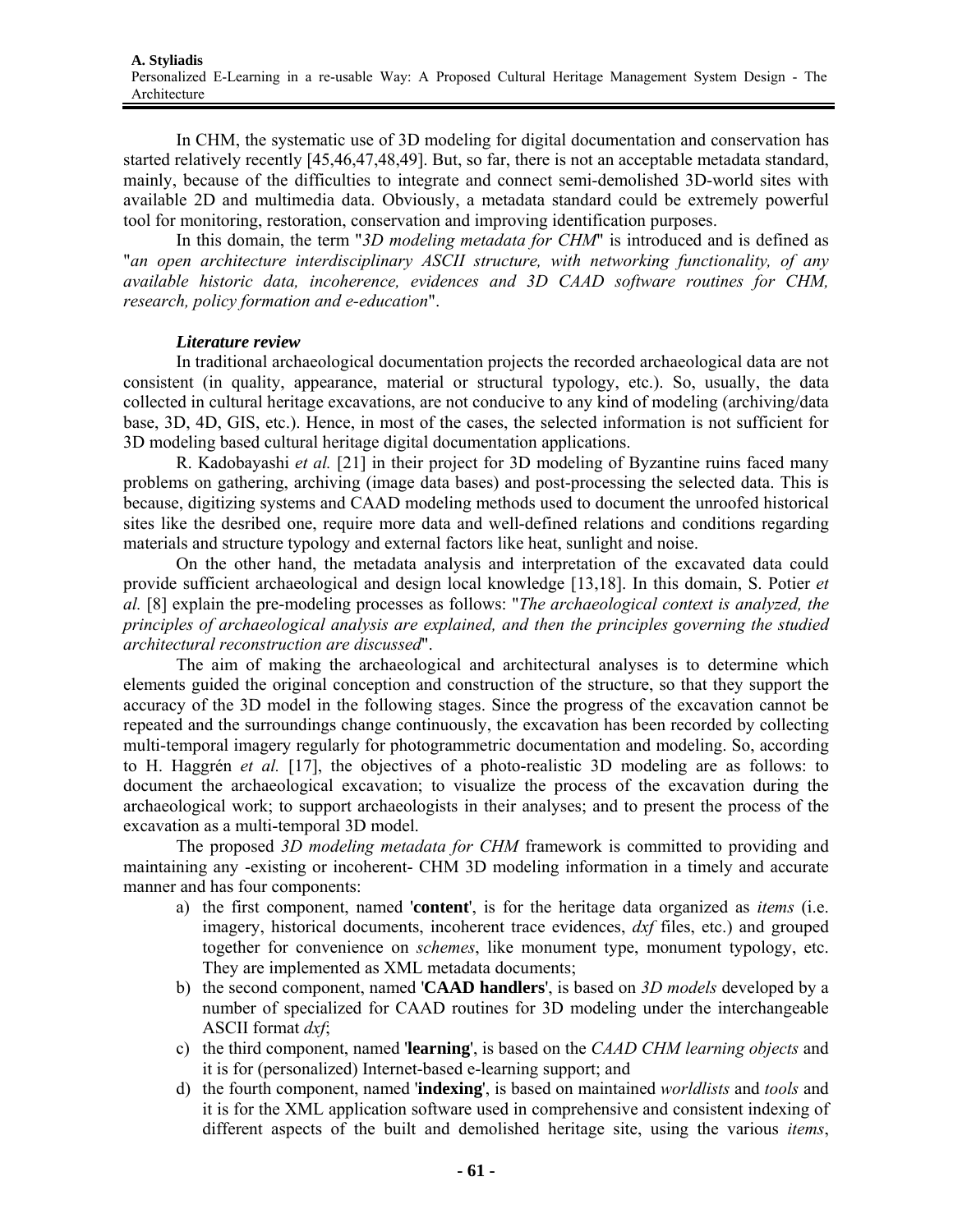*schemes*, *3D models* and *CAAD CHM learning objects*. The 'indexing' part complements the definitions of the individual *items* and *schemes* about a cultural site, cultural event or cultural resource. In this part, SQL tools should support queries for specific *logical questions* like: "*What is this Byzantine crypt? (nature)*", "*How old is this Ottoman bath? (age)*". Also, in this part, dialog boxes will support data-entry procedures using specific HCI forms, which guide the recording procedure for the *items* involved (like nature, age, etc.).

The main purpose of the proposed term is to support interoperability, i.e. to allow everyone (scientists from many disciplines, e-students, etc.), throughout the world, to access the CHM database and the virtual heritage site. Actually, the goals and objectives of the proposed *3D modeling metadata for CHM* structure are:

- to support interoperability and to facilitate and maximize data sharing, standards, and intergration;
- to incorporate imagery, metric and qualitative multimedia data in a Main (or Master) Application File (MAT) that is updated regularly;
- to support identification and documentation of any available incoherent trace evidences;
- to perform modeling splits, combines, and insertion of incoherent 3D traces;
- to improve CHM incoherent information quality and accuracy;
- to support archaeological analysis and architectural restitution;
- to help hypothesis formulation for archaeological and architectural digital reconstruction;
- to allow scientists from different disciplines to integrate different archaeological and architectural features and physical contexts for better documentation and understanding of the site area;
- to support structures with Web/Internet publication functionality(e.g. XML schemas).

The main outcome of the proposed *3D modeling metadata for CHM* issue is an FGDC (Federal Geospatial Data Committee) compatible and acceptable in modeling accuracy 3D model, in DXF (Digital Exchange Format) vector format, of the heritage site or the process (ruins' temporal position, structure pathology and pollution, geometry time-based estimation, etc.) being described. Actually, the benefits of the proposed issue are:

- the FGDC compliant 3D model;
- the flexibility in and the enhancement of 3D data delivery and services;
- the elimination of redundancy regarding trace evidence incoherency;
- the CHM data capturing at once and at the source (heritage site).

Conclusively, the proposed *3D modeling metadata for CHM* modeling approach includes both the traditional architectural (archaeology) documentation [6,7] and the digital one [2,3,19,37,48,49]. The cultural heritage sites are known as spatial-based artefacts, ruins, monuments and archaeological sites that involve time, morphogenetic 3D elements, processes and events that have been destroyed, exist or will occur [2]. Despite the fact that such "living" systems are too complicated, with significant 3D geometry-based complexity, they could be profit from *3D modeling metadata for CHM* based digital documentation procedures rich in e-learning functionality [29]; and this is the case of the proposed e-learning methodology in Section 3.

### **3. Cultural heritage digital documentation management: Database server implementation with e-learning functionality**

After defining the *3D modeling metadata for CHM* term in Section 2, this Section is about the CHM database server implementation for synchronous, asynchronous and cooperative learning environments support. The operative basis of this implementation is the cultural site's 3D model; built according to the *3D modeling metadata for CHM* specifications.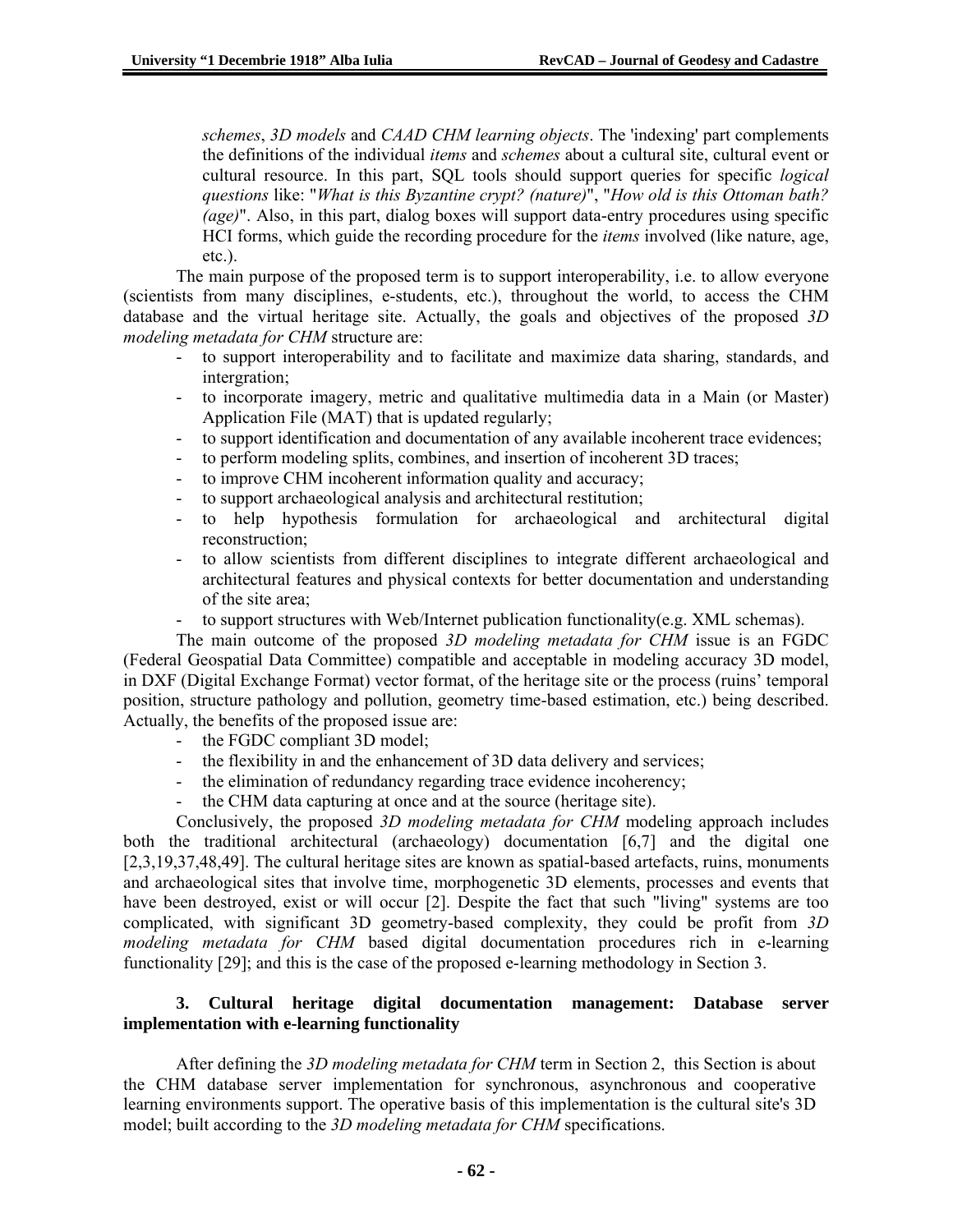The main streams of the proposed CHM database server implementation are defined as follows (in a client-server design framework with e-learning functionality):

- The metadata stream (main server) & the media application sub-servers: The metadata server is in charge with the XML files describing the CHM metadata. This is actually the main server stream; the heart of the e-learning sub-system responsible for metadata processing of the cultural objects. Also, two additional media application sub-servers are needed; an application sub-server for materials and structures typology metadata and an application sub-server for MPEG multimedia data. These application sub-servers must be able to provide metadata (i.e. historical reports, architectural records, ruins and modeling details, etc.) for learners and researchers on real-time. Also, these sub-servers must support materials archiving in repository (i.e. material palettes) which then can be searched by researchers or learners (e.g. students in archaeology or architecture, etc.);
- *The e-learning stream (application client server)*: This e-learning client stream provides the learner with additional information like explanations, proposals, hypotheses and conclusions about the monument or the historical site and its context. Also, it supports walk-through functionality, fly-through productions, as well as chatting and blogging on a learner-to-learner or learner-to-teacher basis. The community user profiles and the personalized learning scenarios are maintained in this application client server. Also, this e-learning stream includes the metadata interpretation, the system's operation manual and any teaching materials;
- The visualization/VR stream (client server) & the CAAD application sub-server: The visualization/VR client server gets requests from clients through the related CAAD application sub-server. Then, it accesses the 3D modeling data (stored in *dxf* format) and the related *dxf* metadata to handle the modeling requests. After that, it sents back to the clients the 3D modeling responses via the CAAD application sub-server as well. Actually, this is a client stream, which includes virtual reality and haptic rendering tools. It is related directly with the *e-learning stream*, as it includes virtual and resource classrooms, chat rooms, virtual museums, etc.;
- *The HCI-GUI stream (client server)*: This is also a client stream, which includes a graphical user interface (GUI) for metadata analysis, design knowledge and 3D modeling in an easy-to-use way [1,13,18,35]. So, after the learner's *logon* to the system, he can control the learning process on focusing on particular metadata and 3D modeling details of the ruins or the historical structure using the keyboard or the mouse. Evenmore, using this stream the learner can also communicate on-line with other learners (e-students);
- The Web/Internet portal stream (client server): This is actually a Web application client stream, which supports the Web functionality of the proposed client-server framework communication schema and provides the Internet-based clients with the requested data about the cultural objects (requests & responses via Internet). Actually, this client server operates as an integration networking platform for the entire digital CHM documentation.

## *The CAAD CHM learning objects*

 An interaction between the described CHDDM method and an e-learning course in architecture, archaeology, computer modeling, etc. is conceivable and desirable. Furthermore, such a system could be supported by *CAAD CHM learning objects* embedded into the host CHM system.

 These *CAAD CHM learning objects* include knowledge on architectural styles, materials and structure typology, construction techniques and methods, incoherent data, and material details οf the historical structure. Even more, in an e-learning CHDDM environment, *3D modeling metadata* based routines -adapted accordingly to special features of the site- could be manually selected (on-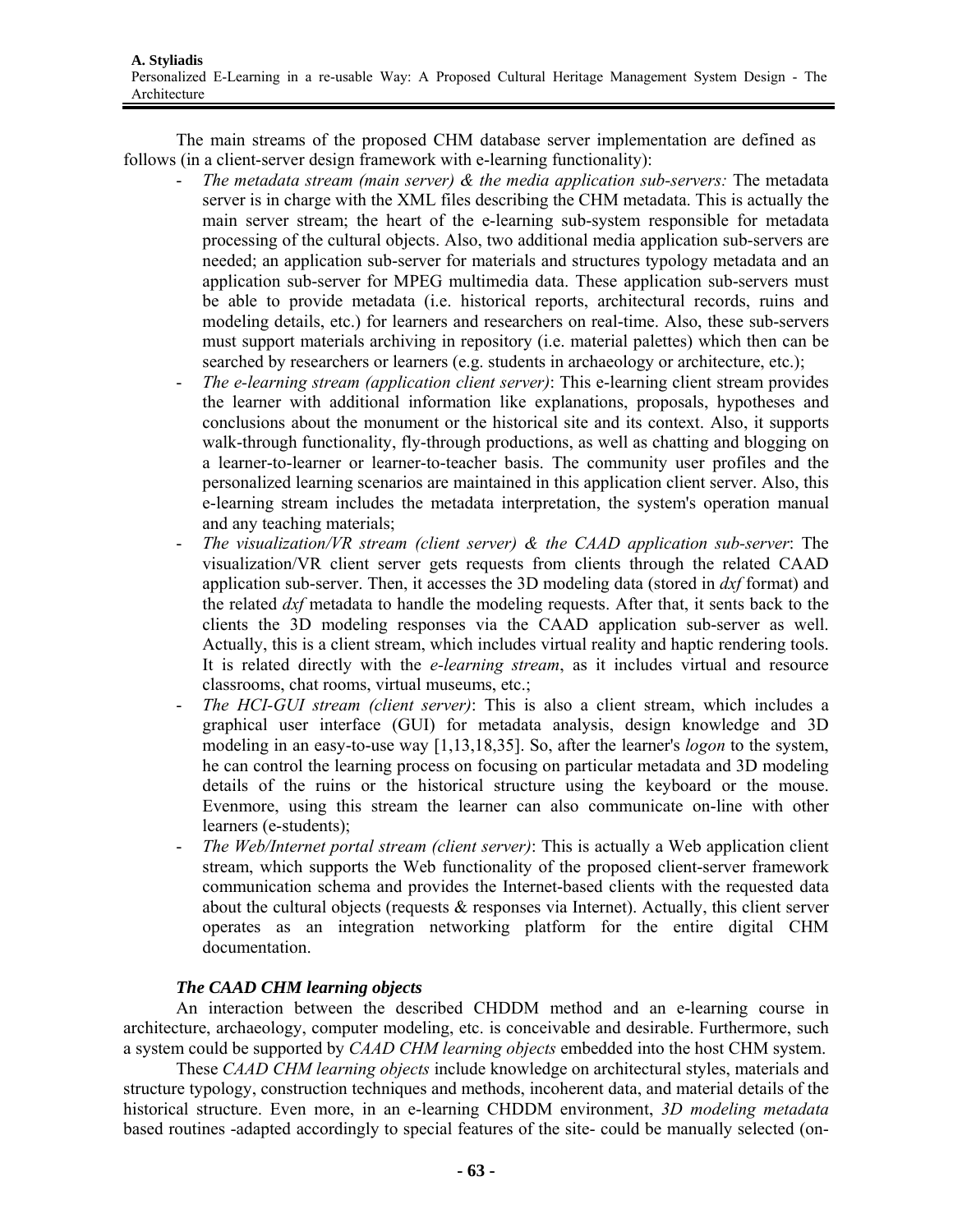line) by the Internet user. Then, the modeling of the discrete architectural elements could be used for the digital (virtual) 3D representation of the host historical structure throughout a CAAD software environment.

#### *The Personalized e-learning CHM methodology framework*

The CHM required personalized e-learning framework can be well supported by the proposed open client-server architecture and the *3D modeling metadata* based 3D model. Hence, diverse user communities from different disciplines could *login* with their own user profiles. Then, through the user management software they are assigned specific roles and access rights at different levels (privileges). For instance, managers might have the right to revise any wrong data-entry process, architects, archaeologists and e-students could create their own collections of *CAAD CHM learning objects* for various learning purposes and so on. Also, their interactive behaviors on CHM might be updated and recorded into their own user profiles.

The pedagogical strategy of the proposed CHDDM e-learning framework is based on encouraging and facilitating the communication and ideas exchange between the personnel involved in the metadata analysis and interpretation, design and restitution processes [29,30,31,32]. Finally, active role, interaction, group work, and design autonomy and portability are the main characteristics of any *personalized e-learning CHM scenario* implemented according to the proposed learning CHM schema [4,7,14,15,29].

 The creative use of an e-learning platform strengthened students' capacity to work as a team and encouraged them to adopt a more active role in the learning and the professional processes as well. In this domain, a CAAD-oriented site should be used, where data storage, sharing of information, and students Web sites and blogs are placed and addressed. So, by using an e-learning operator agent, every student or tutor could create or visualize (either online or offline) the common CAAD model in a collaborative CAAD design environment.

#### **4. A 3D modeling metadata based CHM case study: The Galerius Palace "Octagonon" in Thessaloniki**

 This Section is about an application case study regarding the e-learning documentation of the Galerius Palace "Octagonon" cultural heritage site (Thessaloniki, Greece). So, in sub-Section 4.1 the architectural recording (history, reasoning and relative photography) of the host environment (the Galerius Palace site) is presented. In sub-Sections 4.2 and 4.3 the 3D modeling metadata structure and the 3D (geometry) model-based digital documentation of the cultural heritage site ("Octagonon") are described respectively; and finally in sub-Section 4.4 the e-learning and the VR functionalities of the Galerius Palace complex (following a metadata based 3D modeling procedure rich in visualization) is documented.

#### **4.1. The Galerius Palace "Octagonon": The architectural recording (history, reasoning and photography)**

The Galerius Palace complex (archaeological site) lies at the down-town area of the City of Thessaloniki for more than 1,700 years. It was built during the Roman period by the Emperor Galerius circa the  $4<sup>th</sup>$  century AD and was named after him. Interested readers may find more details, in [11], from the work of F. Athanasiou and M. Karaberi in [33] (editor: the  $16<sup>th</sup>$  Greek Ephorate of Prehistoric and Classical Antiquities), and from the Web/Internet-Wikipedia (http://en.wikipedia.org/wiki/Arch\_and\_Tomb \_of \_Galerius). Actually, the ensemble of the Palace was built around 300 AD in the south east part of Thessaloniki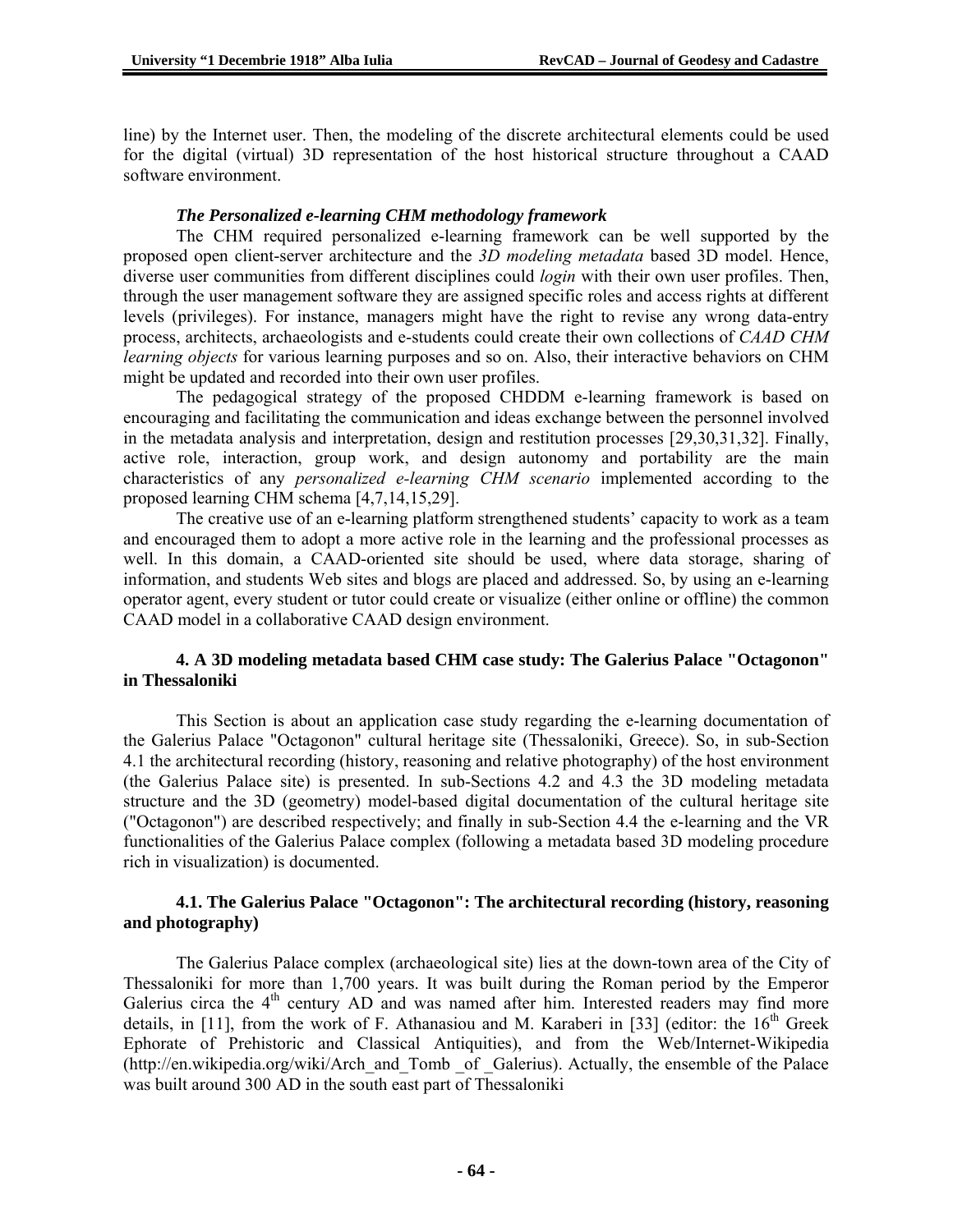The Palace was a political and religious center and consisted of the Tomb of Galerius ("Rotunda"), the Arch of Galerious ("Kamara"), the "Octagonon", the Basilica, the Colonnades, the Roman Baths and the Hippodrome.

The restoration project of the Palace started in 1994, funded by the European Union and the Greek government and finished in 2007 [11]. Today, many ruins of the complex can be found in the area. The main excavations started in 1939 but were stopped shortly because of the 2nd World War; then they were carried on after almost a decade. The complex in the past covered an area of 18 hectares (180.000  $\text{m}^2$ ), however at present most of it is buried under the new building constructions at the Navarinou Square, Thessaloniki.

The Palace was erected on the outskirts of the City close to the Hippodrome and near the eastern walls. The excavations in the area of the Navarinou Square have brought to light a slightly asymmetrical central peristylar courtyard (colonnades), with rooms along three sides, being surrounded by corridors with mosaic floors [33]. There is a two storied barrel-vaulted building at the east of the central nucleus. Next to this building, an oblong-apsidal chamber (Basilica), facing northwards, shared a wall with the west side of the Hippodrome. The southeastern part of the site was occupied by the Roman Baths, where the imperial family would take their ease [11,33]. Next to the Baths was a monumental flight of marble steps which was the main entrance to the Palace at the sea end. At the west of the steps was the "Octagonon" which had a double-apsed elliptical antechamber.

As a throne-room serving various purposes (e.g. audiences, ceremonies and official banquets), the "Octagonon" reflected in its centrally-planned form the tetrarchical perception of the Emperor as ruler of the world. Recent excavations have shown that it was directly connected, via its monumental antechamber and two-columned propylon, with an oblong peristyle of a public nature and with the Emperor's private harbour.

The "Octagonon" owes its name to the shape of its ground plan. It has an area of 875  $m<sup>2</sup>$  and seven semicircular apses inside. The north apse, opposite the entrance, is larger than the others and its masonry has a brickwork ornament symbolizing the victory of the cross. The difference in size is due to the fact that the apse was reconstructed, probably in the first half of the  $4<sup>th</sup>$  century, when the "Octagonon" was converted into a church.

The chamber was roofed with a vault (i.e. a ceiling that is made of several arches joined together at the top) 23 m in diameter with two spiral staircases leading up to the base. The staircases were located on either side of the entrance to the vestibule. The keystone of the vault was 29 m above the floor. The chamber was splendidly decorated and its walls faced with slabs of coloured marble laid in horizontal rows of varying height.

The "Octagonon" was covered with coloured and white marble, which formed simple geometrical motifs. Oblong marble slabs in the central part formed panels symmetrically arranged on either side of the notional line between the entrance at the south and the north apse. The panels contained red and white tiles laid in a checkerboard pattern or large slabs of different sizes and colours. The apses were paved with large white and coloured slabs of marble.

#### **4.2. The Galerius Palace "Octagonon": The 3D modeling metadata structure**

 In this sub-Section, first the data forming the basis of the "Octagonon" modeling study are examined as primary metadata, then the principles of both the archaeological analysis and the architectural restitution are presented (secondary and tertiary metadata), and finally the *archaeological hypothesis formulation* (fourth-level metadata) and following the *architectural reconstruction hypothesis formulation* (fifth-level metadata) are documented. Then, this *Architectural hypothesis formulation* is used as the basis for the enriched metadata-based 3D modeling procedure.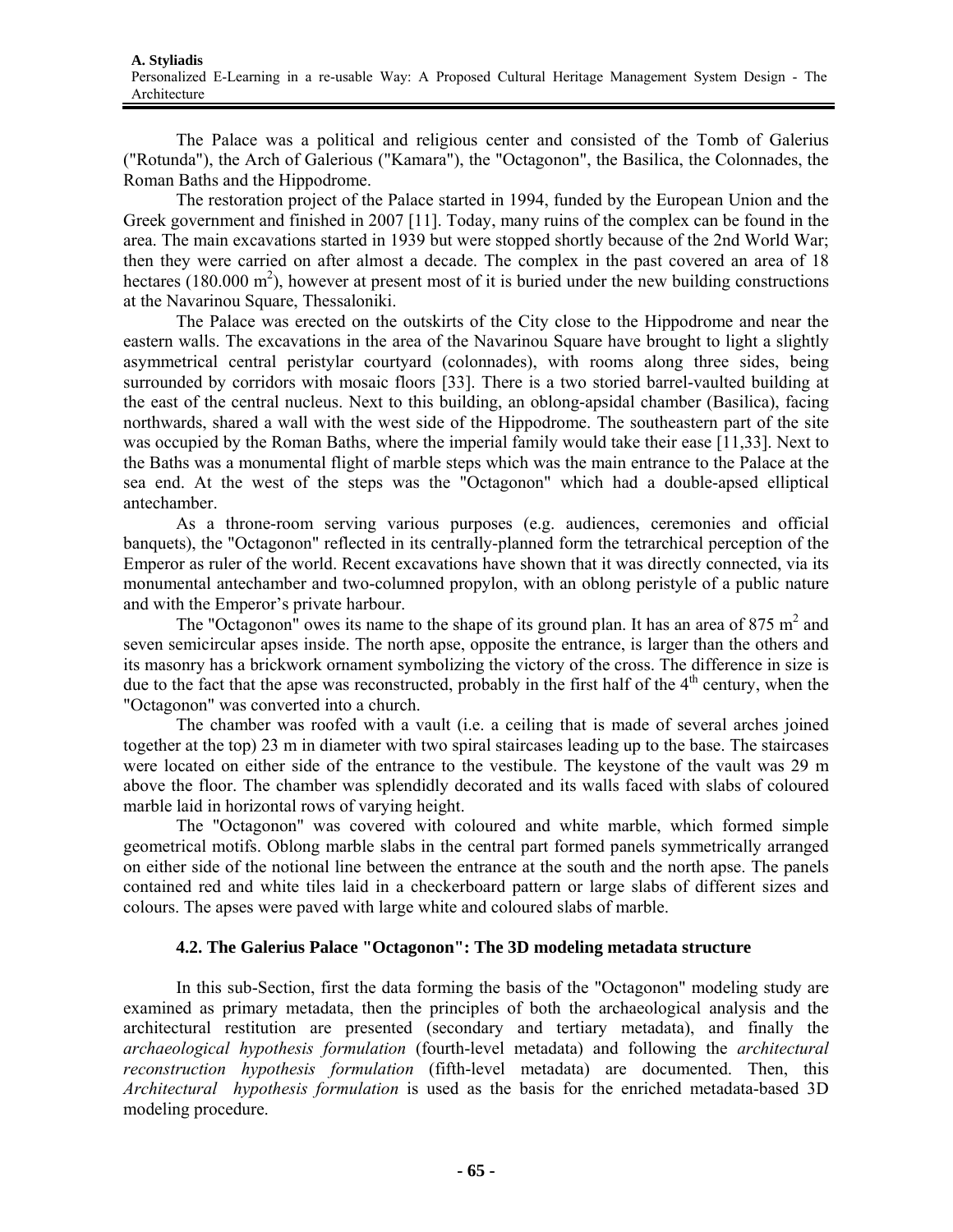Metadata are very useful in documentation procedures regarding time-based structures like cultural heritage sites or historical monuments [1,2,3,9,34]. Obviously, the metadata approach is useful on 3D modeling projects of demolished or semi-demolished cultural heritage sites or monuments [18,19].

#### *The primitive data (primary metadata)*

For the discussing case study, the primitive data forming the basis of the 3D modeling study were: recent and historic photography; plans, cross-sections and drawings from the  $16<sup>th</sup>$  Greek Ephorate of Prehistoric and Classical Antiquities; geometric clues (parallelism, orthogonality, perpendicularity, planarity and symmetry); topology (planar, space); and available text documents written before or after the recent restoration project.

 In the proposed cultural heritage documentation methodology, all these data are characterized as primary (first level) metadata. For photography, the Nikon E3500 an amateur digital camera was used, whilst camera's focal length was kept unchanged for all the photography campaign [1,3]. Also, for documentation purposes, the weather conditions, hour and date information, and all the camera pose and orientation estimations are archived as first level (primary) metadata.

 Following, on putting all these data on the table, the historic traces (e.g. incoherent traces in a masonry wall) and the geometric clues were verified by a constant comparison with the available plottings and historic text documents [3,8,40,41].

#### *Archaeological analysis - The principles (secondary metadata)*

 For the discussing case study, the goal of the archaeological analysis was to identify those needs and principles which should guide: the initial conception and ideas, the architectural influences, the material characteristics and constraints, the experience of the architects, engineers and build-workers, and then the design rules and the construction procedure of "Octagonon" in the 4th century AD. Obviously, many of these needs and principles are hypothetical, whilst some others obey certain constraints and coherences.

 Then, after analysing and documenting these needs and principles, the resulted archaeological analysis consistency provides the architectural restitution with a kind of "*local knowledge of construction rules and conditions*" coming from the past. These *local knowledge* data are the secondary metadata of the proposed cultural heritage documentation methodology.

#### *Architectural restitution - The principles (tertiary metadata)*

 For the discussing case study, the architectural restitution approaches (tertiary metadata) rely on validating, formulating and composing the secondary metadata. So, the architectural restitution was actually a number of syntheses according to the "*local knowledge of construction rules and conditions*".

 In the proposed methodology, the architectural restitution follows a number of principles from the history of architecture, as well as relative experience, in order to identify (or to approach), to validate, to formulate and finally to synthesize the structural and morphological characteristics of the cultural heritage object (e.g. "Octagonon"), the water and sewing sub-systems, the masonry walls, the roofing (domes), etc.

#### *Archaeological hypothesis formulation (fourth-level metadata)*

 For the discussing case study and according to the selected architectural restitution synthetic approach, the archaeological hypothesis formulation was identified and this is the case of the fourth-level metadata (proposed methodology).

 At this stage, by identifying in the amateur or architectural photography a number of incoherent, unclear and difficult to understand *traces* (but visible in photography, well accompanied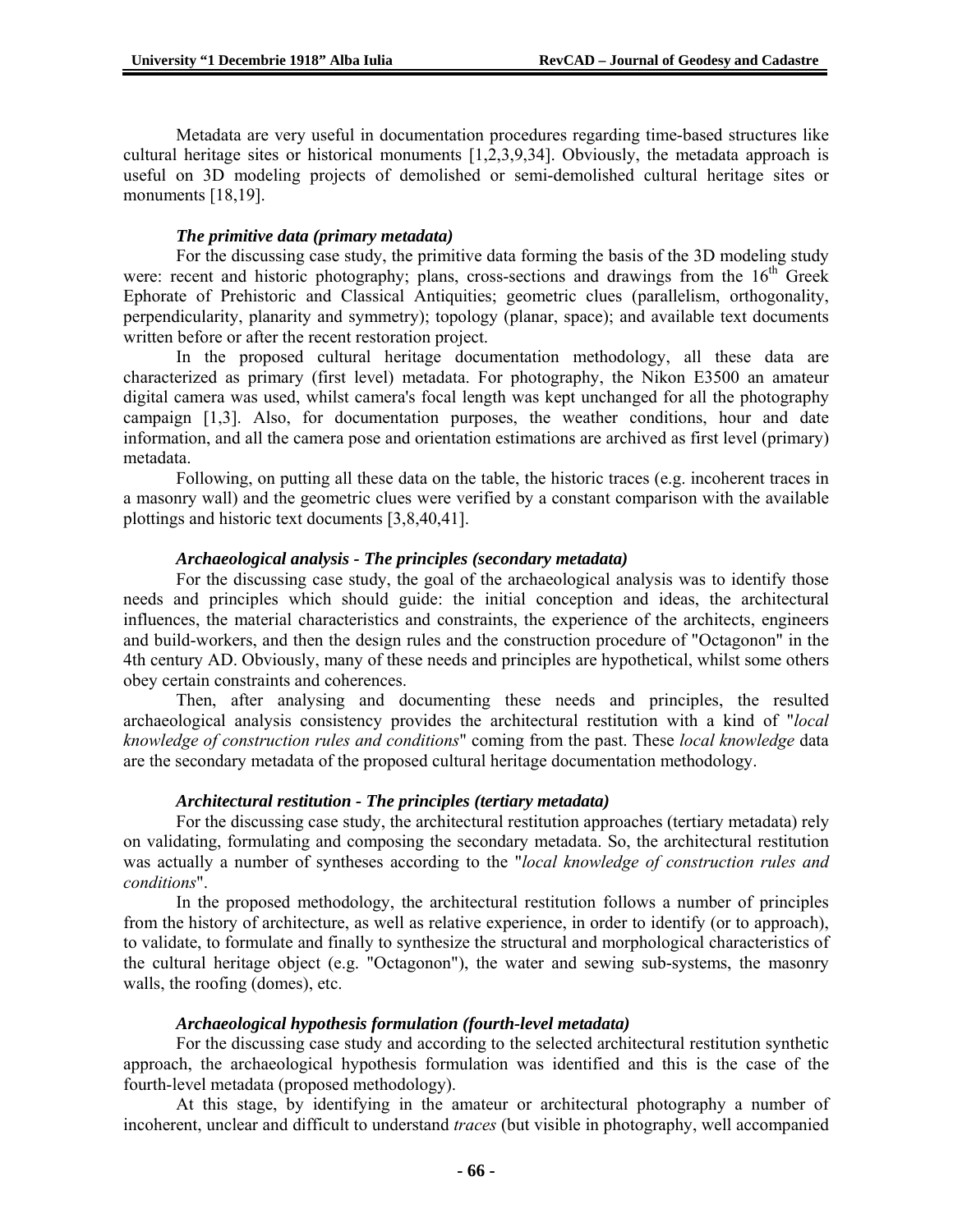**A. Styliadis**  Personalized E-Learning in a re-usable Way: A Proposed Cultural Heritage Management System Design - The Architecture

by a tertiary metadata knowledge), the fourth-level metadata are documented as a "*list of the 3D modeling restrictions*".

#### *Identifying incoherent trace evidences - An example*

 As an application example of the archaeological hypothesis formulation, let's consider some incoherent traces noticed on the masonry walls of the "Octagonon" (please see Fig. 1: Left images). These traces in companion with a tertiary metadata knowledge (obtained by validating, formulating and composing all the available data for the construction rules and conditions in the 4th Century AD) make any kind of planar roofing impossible for the "Octagonon". Hence, the roofing subsystem for the "Octagonon" was a dome-based one, and this formulation in the proposed cultural heritage documentation methodology is regarded as fourth-level metadata. This is actually a member of the "*list of the 3D modeling restrictions*".



Fig. 1. Left images: Visible traces noticed at Octagonon photography; Right images: The relative 3D modeling (graphical) entities.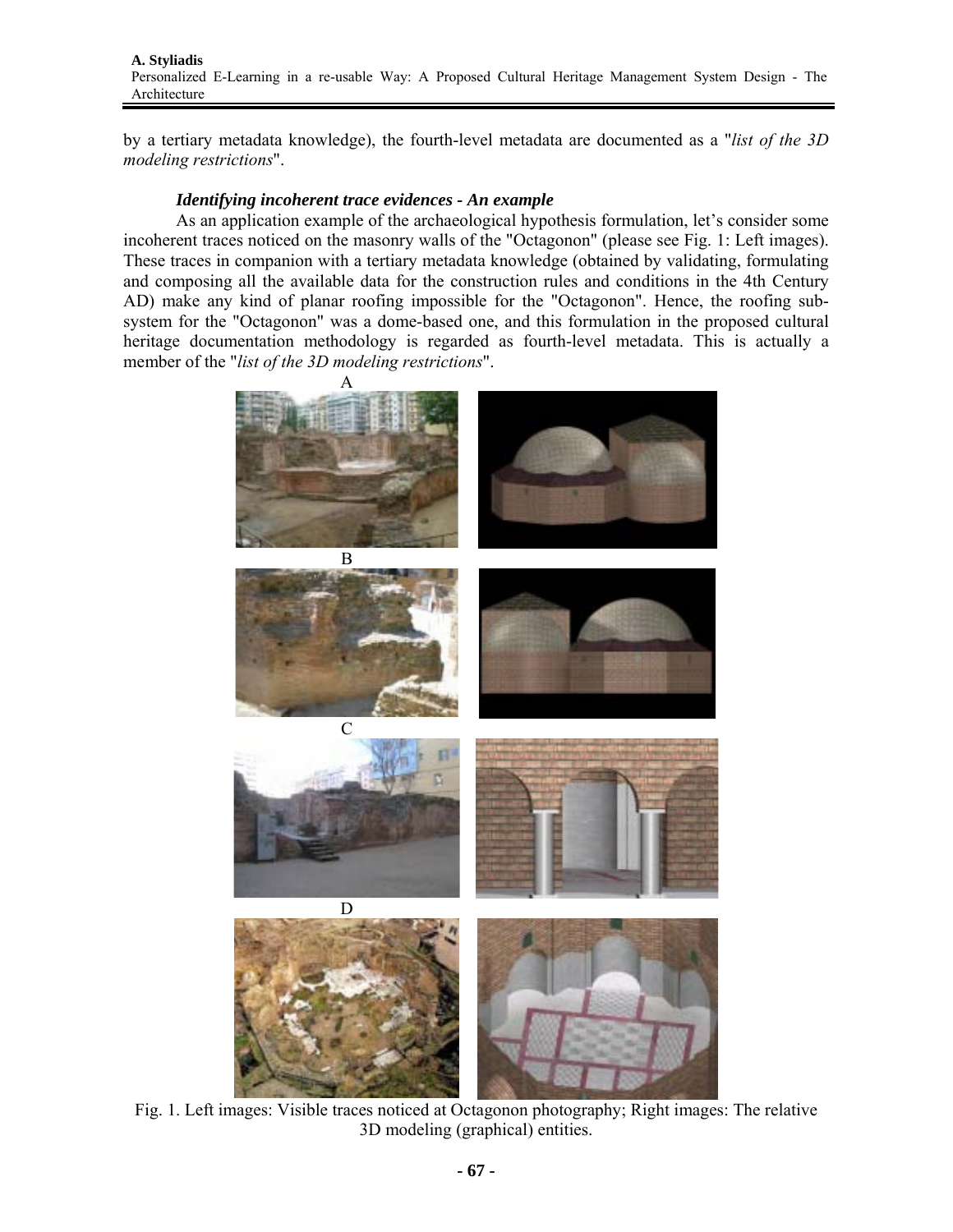## *Architectural reconstruction hypothesis formulation (fifth-level metadata)*

 For the discussing case study, the architectural reconstruction hypothesis formulation was defined as a modeling interpreter of the "*list of the 3D modeling restrictions*". So, any interpretation according to this list is resulted to a fifth-level metadata element, which is actually a 3D graphical entity.

 These 3D graphical entities are actually the fifth-level metadata of the proposed methodology and, obviously, they could be part of 3D modeling libraries as parametric design elements. These libraries are characterized as cell libraries in the proposed methodology.

### *3D Modeling incoherent trace evidences - An example*

 As an application example of the architectural reconstruction hypothesis formulation, let's consider some 3D modeling (graphical) elements, relative to incoherent traces noticed on the masonry walls of the "Octagonon" (please see Figs. 1 and 2: Right images). Figure 2 presents in more detail the relation between the incoherent trace evidences (fourth-level metadata) and the relative 3D modeling elements (fifth-level metadata).



Fig. 2. An example of the incoherent trace evidences (forth level meta-data: Left images) and the relative 3D modeling elements (fifth level meta-data: Right images).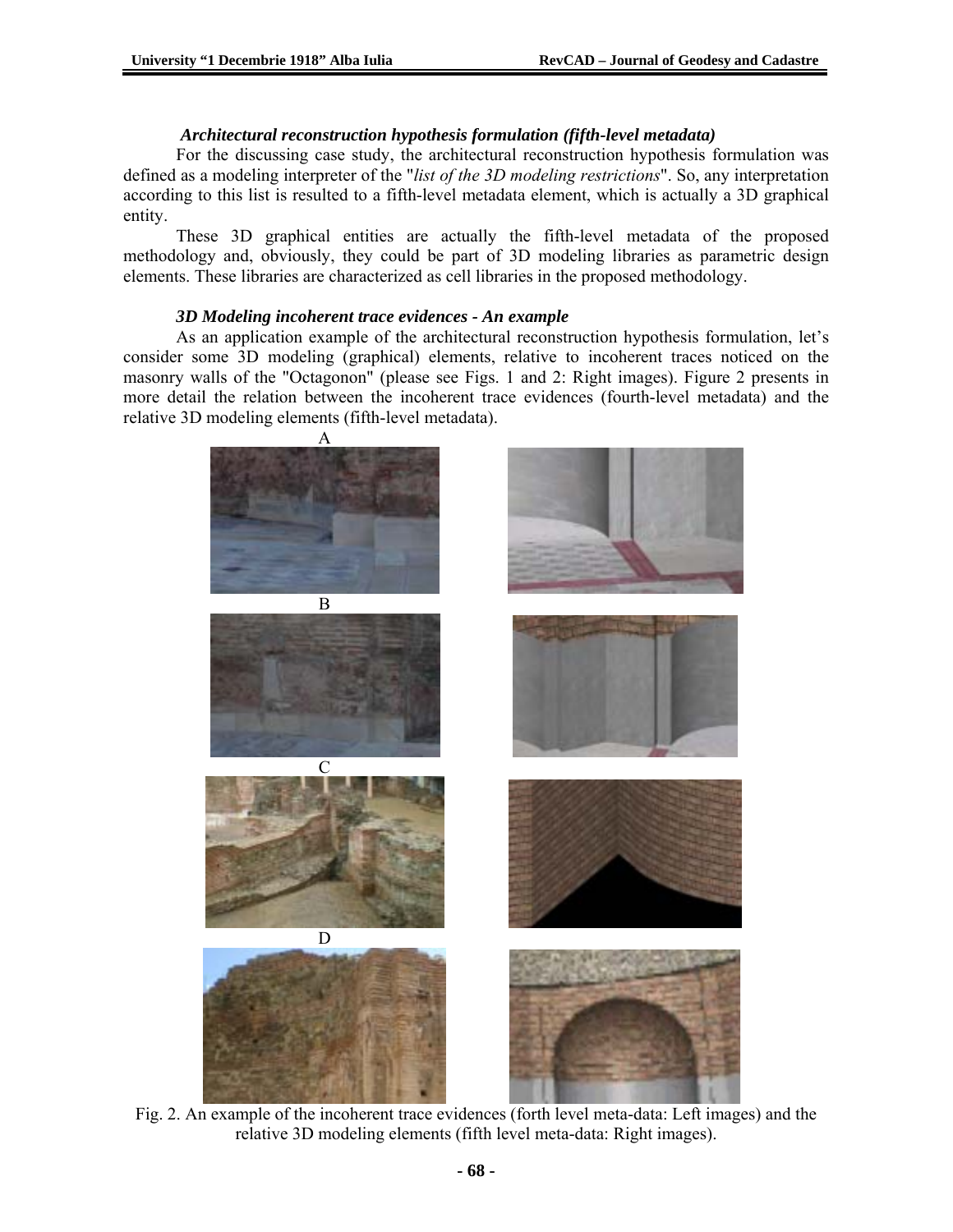### **4.3. The Galerius Palace "Octagonon": The 3D model-based digital documentation (CAAD layering, 3D geometry & visualization)**

### *CAAD layering (monument's logical segmentation)*

In CAAD, the user should categorize the objects (i.e. the graphical entities in the design file) by drawing them in different levels or layers. So, at any time any number of levels can be visible or invisible depending on user's needs and considerations. Commercial CAAD software supports designing in a number of different levels [37,39,40]; whereas it is a good design practise to use different colours for each of them [13,20,21,39]. In the proposed digital documentation methodology the CAAD layering "Octagonon" logical segmentation is based on all the metadata knowledge followed by the documented principles, materials and structures typology, as well as the modeling restrictions.

In the discussed case study, the target cultural heritage object ("Octagonon") was segmented in one hundred (100) logically separated sub-structures. This segmentation schema enhances the 3D modeling procedure (by adding modeling functionality), resulting in a more flexible digital documentation and advancing any future e-learning requirement (by adding learning functionality).

### *3D modeling (geometry) & visualization (materials, texturing, lighting and rendering)*

3D computer modeling extends traditional techniques for archaeological recording, documenting and analysing. Also, computer-based visualization, as a common design language connecting art and science, increases archaeological data and metadata functionality by displaying them in a rendered 3D design session in order to simulate better the original appearance of the site [13,14,30,32].

 In the proposed methodology for the discussing case study, the fifth-level available metadata and a pre-defined level of accuracy were used for the 3D modeling and visualization procedures. Also, for modeling the "Octagonon" a 3D vector CAAD environment and the relative 3D cell libraries were used. These 3D cell libraries are actually the graphical elements of the fifth-level metadata list.

 In order to increase visualization of the virtual reconstructed 3D model, a number of materials with or without texturing were used. These materials were obtained either from suitable prepared ortho-photography of relative to "Octagonon" historical structures (i.e. the "Kamara" and "Rotunda" historical monuments for the discussed case study), or alternatively from the Web/Internet.

## **4.4. The Galerius Palace "Octagonon": The e-learning & Virtual Reality functionalities**

#### *Galerius Palace complex: The e-learning functionality*

 In the discussing case study, the application e-learning client server is dealing with the user profiles metadata which include administration attributes (user name, password, role), as well as user behaviors and user content selection alternatives, in which *multimedia data* or *personalized (CAAD) CHM learning objects* may be collected according to the particular group interests. In this way, diverse and personalized learning queries (submitted by e-students) are supported by the learning behaviors and a number of content selection alternatives already developed.

 The photography of the monument ("Octagonon") and its surrounding were acquired practically with a digital camera. They were required to make the modeling process with e-learning functionality easier and faster in a digital environment. The e-learning documentation is controlled by the addition of graphical, haptic and semantic information. In this case, the resolutions and the qualities of digital images are important facts for the e-learning functionality to work properly.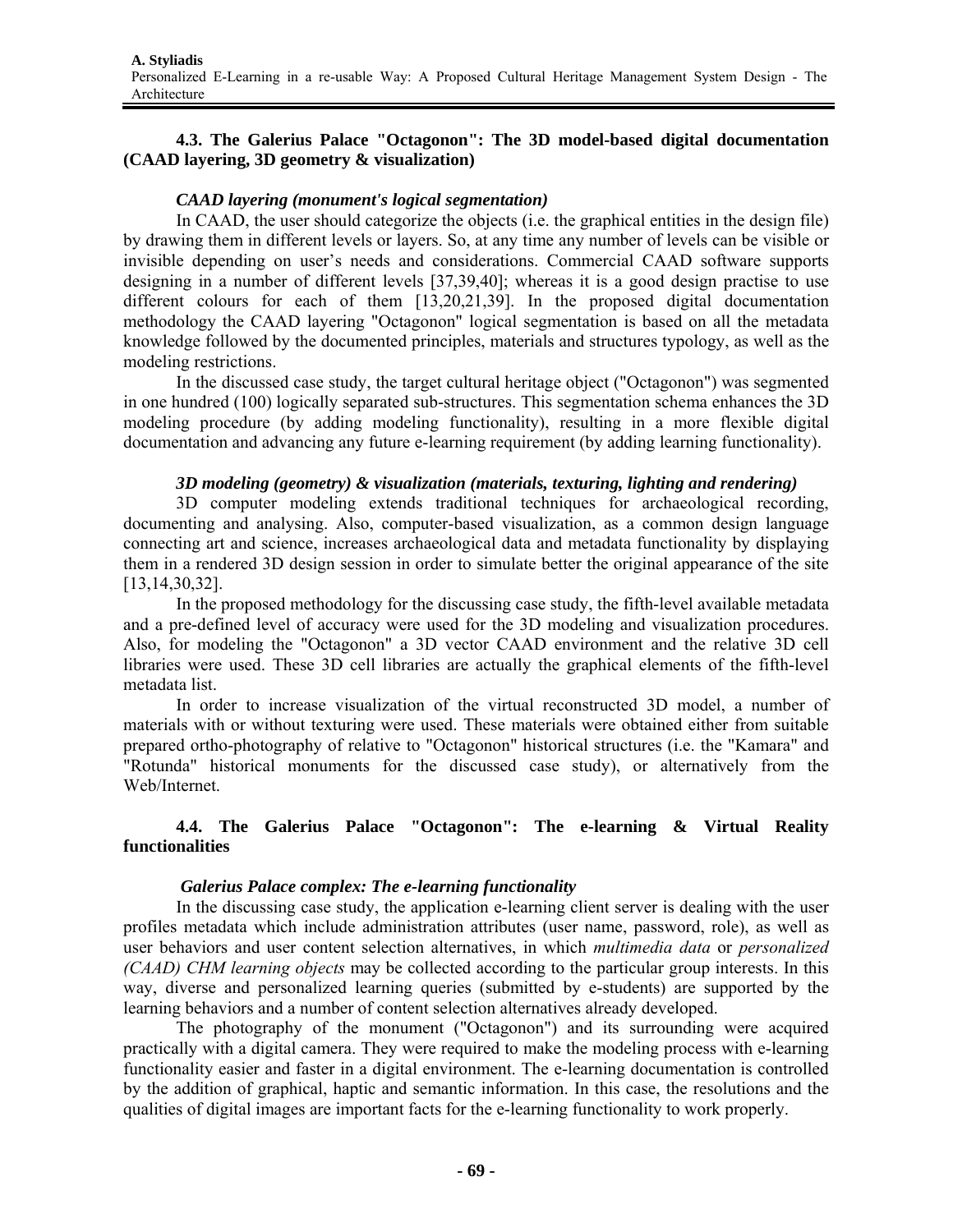Αn interaction between the described CHM e-learning framework and an e-learning course in architecture, archaeology, computer modeling, etc. is conceivable and desirable for the future. Furthermore, such a system could be supported by the *CAAD CHM learning objects* embedded into the host CAD system. These *learning objects* should include knowledge on architectural styles, construction techniques and materials οf the historical structures. Even more, a number of CHM analysis routines -adapted to special site features- could be manually selected by the e-student for parametric modeling, multimedia authoring presentations, etc.

#### *Galerius Palace complex: The Virtual CAAD camera (Virtual Reality functionality)*

 The 3D CAAD model is by default a source of a number of functionalities, included VR applications, Web/Internet authoring and multimedia presentations, digital video, fly-through productions, augmented reality projects, etc. [43,44]. So, in the discussing case study, a 3D modelbased animation sequence for a VR video-on-demand application was used [16,20,39]. At the heart of this sequence is the digital virtual camera of the so-called fly-through producer.

 In cultural heritage digital documentation applications the VR functionality enhances the 3D model visualization and the related promotion prospects of the historical site or the monument despite the various ambiguities and inconsistencies involved in the raw site data, historic documents, multimedia data and drawings provided or the archiving metadata of the cultural heritage sites, monuments or objects [32,35,36,37]. So, for the "Octagonon" case study, a digital CAAD video function was developed and is used for e-learning applications regarding computerbased digital photography and video, as well as for video-on-demand-based animation sequences and products [30,31,35].

#### **5. Conclusions**

Historically, in cultural heritage management (CHM), the collection, analysis and management of the various textual, multimedia, spatial and 3D modeling datasets was a complex and time consuming procedure. This article reasoned out that the incorporation of the proposed *3D modeling metadata* structure in CHM, should: (i) improve the quality in access and query procedures; (ii) enhance CHM performance, and (iii) support e-learning functionality.

 The article also claimed that such a CHM methodology could be supported by *CAAD CHM learning objects* embedded into the host CAAD system. These *CAAD CHM learning objects* include knowledge on architectural styles, incoherence, materials and structure typology, construction techniques and methods, and material details οf the historical structure. Even more, in an e-learning cultural heritage digital documentation, metadata based 3D modeling routines adapted accordingly to special features of the site could be manually selected by the Internet user. Then, the modeling of the discrete architectural elements could be used for the digital 3D representation of the host historical structure throughout a CAAD software environment.

 The main contributions of this paper are: the presentation and documentation of a metadatabased CHM case study with e-learning functionality; the introduction and the formal definition of the new term *3D modeling metadata for CHM*; the discussion of both, the *e-learning scenarios* and the *personalized e-learning methodology frameworks* suitable for CHM; the presentation of a particular five levels 3D modeling metadata schema for a CHM case study; the merging of both, the 3D modeling and the learning technologies in a personalized e-learning CHM schema; and the development of a specific to cultural heritage applications HCI (Human-Computer Interface) dialog environment for virtual CAAD camera and fly-through productions (e.g. video-on-demand animation sequences, augmented and virtual reality walk-throughs, etc.).

 The advantages of the proposed method are: the metadata schema and hence the 3D model future portability [18]; the e-learning, haptic rendering and virtual reality easy-to-implement extensions; and the  $10^{-2}$  modeling accuracy (i.e. a 1% relative error or inaccuracy) which make it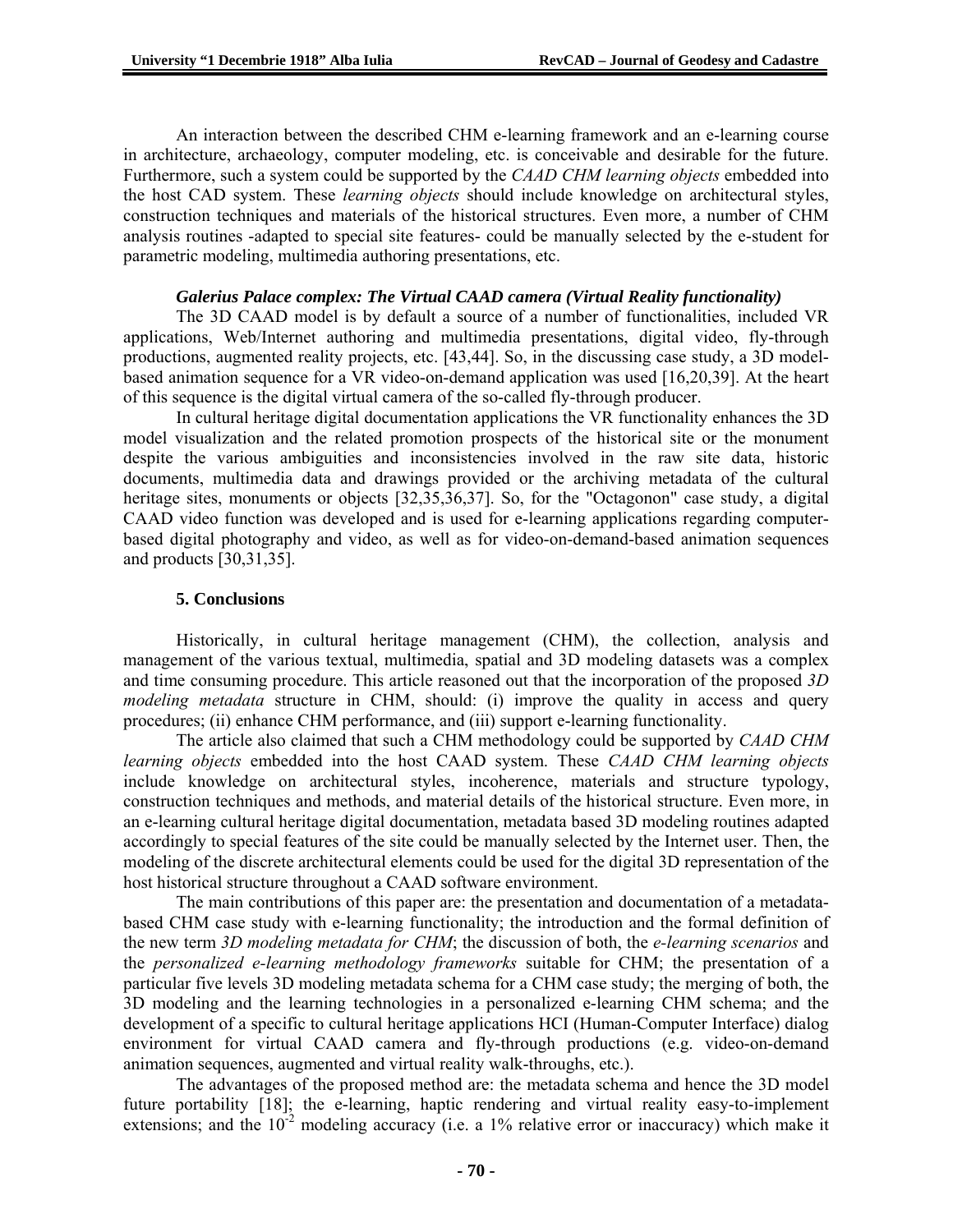suitable for promotion-oriented applications in archaeology, architecture, virtual reality, e-learning and virtual tourism. On the other hand, the main limitation of the proposed methodology is the relatively large level of the modeling inaccuracy in case of site geometry accurate reconstruction and renovation projects.

Possible extensions of the proposed method include: the cultural landscape functionality [19,20,50]; the collaborative Web/Internet-based CAAD environments [1,14,15]; the memetic engineering e-learning technology [38]; the automated procedures in close-range architectural photogrammetry [39,40,41]; and the related GIS applications (cultural heritage digital documentation with spatial functionality, Community Cultural Information Systems) [2,42,45,46]. Also, an interaction between the described digital documentation method and an e-learning course in architecture, archaeology, computer modeling, etc. is conceivable and desirable for the future.

 Finally, for future research in CHM: the *historic incoherent evidence data enrichment* for architectural reconstruction hypothesis formulation [8]; the relation between the Web collaborative engineering modeling (*Web-based concurrent CHM*); the new haptic rendering equipment and software [14,15]; the *spatio-temporal CHM databases* [2,42] and the *e-learning functionality in Community Cultural (Heritage) Information Systems* [45,46], must be examined, formulated and documented.

 Conclusively, a personalized e-learning CHM methodology framework, within a metadatabased 3D virtual environment, is proposed to give active roles to many different users (scientists, archaeologists, architects, history researchers, e-students, etc.) by integrating metadata and 3D modeling with synchronous, asynchronous and cooperative learning environments.

#### **6. Acknowledgements**

The author would like to thank the UAB ("1 Decembrie 1918" Univ. of Alba Iulia, Romania) Professors Maricel Palamariu and Levente Dimen for their comments on needs and issues regarding metadata, modeling and e-learning. I also appreciate the contribution of the EPEAEK II— *Archimedes* research project (action 2–2-17), "*Personalized Learning in a Reusable Way*", of the Alexander Institute of Technology and Education (ATEI), Department of Information Technology, Thessaloniki, Greece. The EPEAEK II project is co-funded by European Social Funds (75%) and National Resources (the Greek Ministry of Education and Religious Affairs, www.ypepth.gr) (25%).

## **7. References**

- *1. A.D. Styliadis, Digital documentation of historical buildings with 3D modeling functionality, Automation in Construction 16 (4) (2007) 498–510;*
- *2. A.D. Styliadis, M.Gr. Vassilakopoulos, A spatio-temporal geometry-based model for digital documentation of historical living systems, Information & Management 42 (2005) 349–359;*
- *3. A.D. Styliadis, Digital documentation of monuments and sites with 3D geometry and qualitative information, PhD Thesis, Faculty of Rural & Surveying Engineering, Aristotle University of Thessaloniki, Greece (in Greek), (1997);*
- *4. P.L.R.F. Neto, M. Amaral, CAAD and e-learning: a blended approach, eLearning Papers 3 (2007), ISSN: 1887-1542;*
- *5. A. Koutsoudis, F. Arnaoutoglou, C. Chamzas, On 3D reconstruction of the old city of Xanthi. A minimum budget approach to virtual touring based on photogrammetry, Journal of Cultural Heritage 8 (1) (2007) 26–31;*
- *6. G. Artese, V. Achilli, M. Abitrante, Dynamic 3D representation of architecture as a design tool: the old town of Cosenza, The International Archives of Photogrammetry, Remote Sensing and Spatial Information Sciences, Vol. 34, Part 5/W12, pp. 28–33;*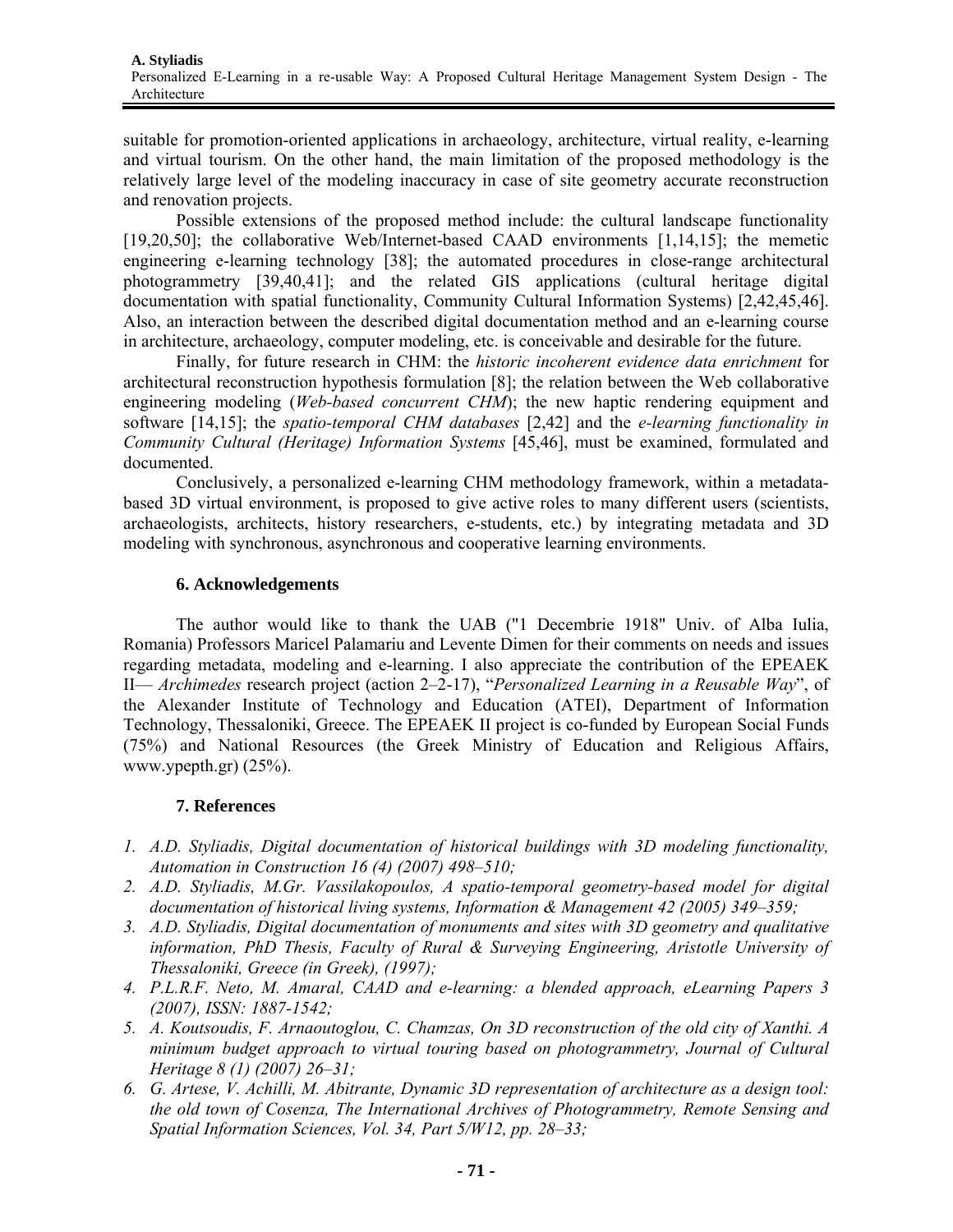- *7. J.S. Lewin, M.D. Gross, Resolving archaeological site data with 3D computer modeling: the case of Ceren, Automation in Construction 6 (4) (1997) 323–334;*
- *8. S. Potier, J.L. Maltret, J. Zoller, Computer graphics: assistance for archaelogical hypotheses, Automation in Construction 9 (1) (2000) 117–128;*
- *9. G. Pavlidis, A. Koutsoudis, F. Arnaoutoglou, V. Tsioukas, C. Chamzas, Methods for 3D digitization of Cultural Heritage, Journal of Cultural Heritage 8 (1) (2007) 93–98;*
- *10. P. Arias, C. Ordóñez, H. Lorenzo, J. Herraez, Methods for documenting historical agroindustrial buildings: a comparative study and a simple photogrammetric method, Journal of Cultural Heritage 7 (4) (2006) 350–354;*
- *11. I. Papayianni, The restoration of the Galerius Palace in Thessaloniki, Structural Studies, Repairs and Maintenance of Historical Buildings VI - Transactions of the Wessex Institute (1999);*
- *12. H.M. Yilmaz, M. Yakar, F. Yildiz, Documentation of historical caravansaries by digital close range photogrammetry, Automation in Construction 17 (4) (2008) 489-498;*
- *13. G. Carrara, Y.E. Kalay, G. Novembri, Multi-modal representation of design knowledge, Automation in Construction 1 (1992) 111-121;*
- *14. T. Chastain, Y.E. Kalay, C. Peri, Square peg in a round hole or horseless carriage? Reflections on the use of computing in architecture, Automation in Construction 11 (2002) 237-248;*
- *15. Y.E. Kalay, The impact of information technology on design methods, products and practices, Design Studies 27 (2006) 357-380;*
- *16. A.D. Styliadis, P.G. Patias, N.C. Zestas, 3D computer modeling with intra-component, geometric, quality & topological constraints, Informatica 14 (3) (2003) 375–392;*
- *17. H. Haggrén, K. Koistinen, H. Junnilainen, A. Erving, Photogrammetric documentation and modeling of an archaelogical site: the Finnish Jabal project, The International Archives of Photogrammetry, Remote Sensing and Spatial Information Sciences, Vol. XXXVI, Part 5/W17, 22 – 24 August 2005, Mestre-Venice, Italy;*
- *18. C.L. Ogleby, The "truthlikeness" of virtual reality reconstructions of architectural heritage: concepts and metadata, The International Archives of Photogrammetry, Remote Sensing and Spatial Information Sciences, Vol. XXXVI, Part 5/W47, 12 – 13 July 2007, ETH Zurich, Switzerland;*
- *19. S. El-Hakim, E. Whiting, L. Gonzo, S. Girardi, 3D reconstruction of complex architectures from multiple data, 3D Virtual Reconstruction and Visualization of Complex Architectures (3D Arch 2005), Venice-Mestre, Italy, 2005;*
- *20. V. Bonora, A. Chieli, A. Spano, P. Testa, G. Tucci, 3D metric-modeling for knowledge and documentation of architectural structures (Royal Palace in Turin), The International Archives of Photogrammetry, Remote Sensing and Spatial Information Sciences, Vol. XXXIV, Part 5/W12, pp. 60–65;*
- *21. R. Kadobayashi, R. Furukawa, Y. Kawai, D. Kanjo, J.N. Yoshimoto, Integrated presentation system for 3D models and image database for Byzantine ruins, The International Archives of Photogrammetry, Remote Sensing and Spatial Information Sciences, Vol. 34, Part 5/W12, pp. 187–192;*
- *22. M. Hamamcioglu-Turan, Discussion of two photogrammetric techniques combined for documentation of Defensionskaserne in Minden with reference to architectural heritage conservation, in: Proceedings of the 19th International CIPA Symposium, Antalya, Turkey, 30 September – 4 October 2003, pp. 311–316;*
- *23. M. Hamamcioglu-Turan, Representation of historical stratifications in a church converted into a mosque, in: Proceedings of the 20th International CIPA Symposium, Torino, Italy, 26 September – 1 October 2005, pp. 843–848;*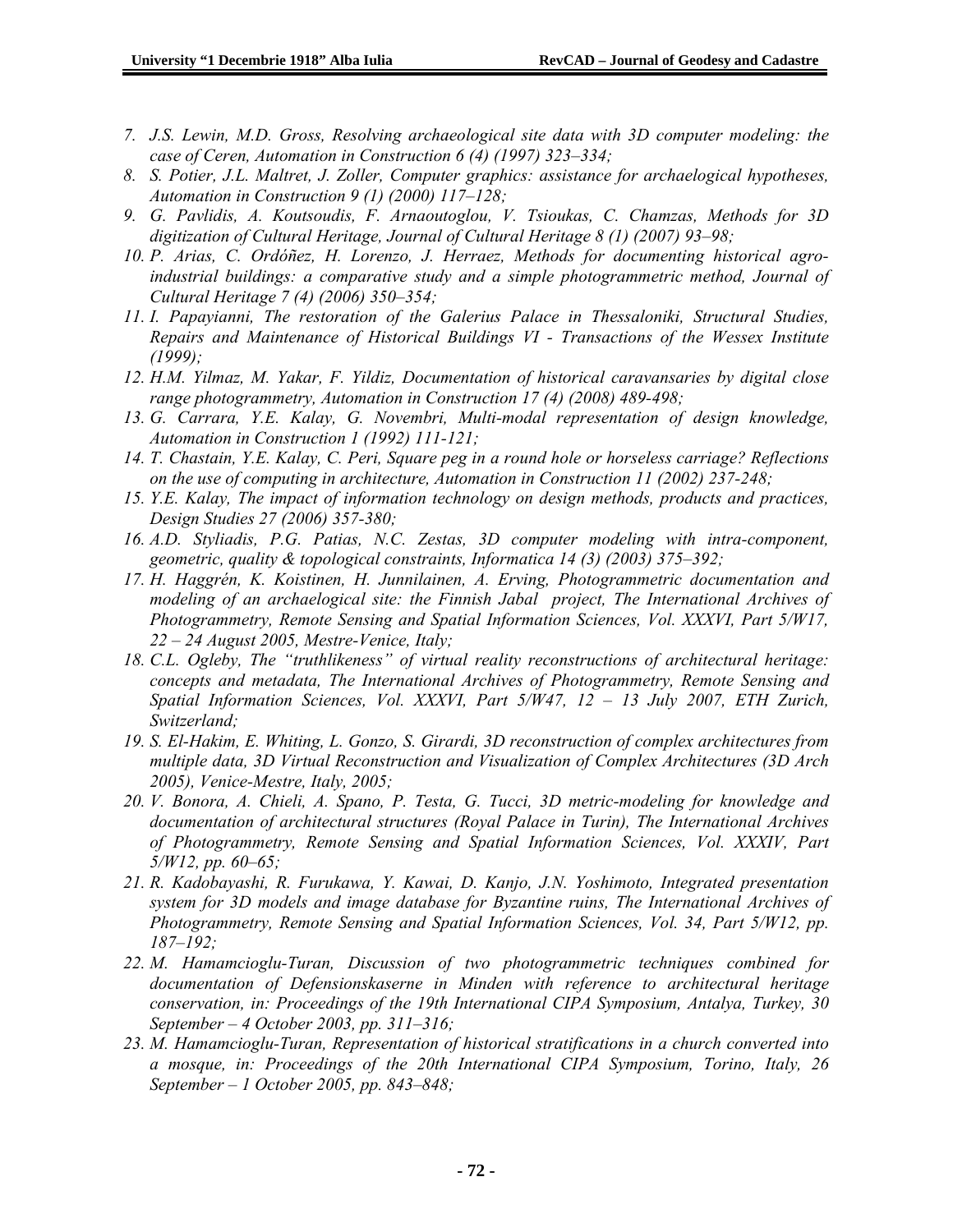- *24. G. Pomaska, M. Hamamcioglu-Turan, F. Yaka, Close-Range photogrammetry applied to architectural restoration, in: Proceedings of the 5th International Symposium, Turkish-German Joint Geodetic Days, Berlin, Germany, 28 – 31 March 2006;*
- *25. M. Potůčková, E. Štefanová, S. Grill, Photogrammetric documentation of the vaults of historical monuments, in: Proceedings of the 21st International CIPA Symposium, Athens, Greece, 01–06 October 2007, pp. 612–614;*
- *26. P. Gianniou, A. Georgopoulos, M. Tsakiri, K. Della, The documentation of the medieval entrance of the Rhodes fortification complex, in: Proceedings of the 21st International CIPA Symposium, Athens, Greece, 01–06 October 2007, pp. 334–339;*
- *27. A. Stamnas, O. Georgoula, Digital geometric documentation of the rail journey of the historic train of Pelion in: Proceedings of the 21st International CIPA Symposium, Athens, Greece, 01– 06 October 2007, pp. 691–695;*
- *28. P. Grussenmeyer, J. Yasmine, The reconstruction of Beaufort Castle (South-Lebanon) A 3D restitution according to historical documentation, in: Proceedings of the 19th International CIPA Symposium, Antalya, Turkey, 30 September – 04 October 2003, pp. 322–327;*
- *29. A.D. Styliadis, E-learning documentation of historical living systems with 3D modeling functionality, Informatica 18 (3) (2007) 419–446;*
- *30. A. Balsamo, A. Chimienti, P. Grattoni, R. Nerino, G. Pettiti, M.L. Rastello, M. Spertino, Active vision applications to cultural heritage acquisition and monitoring, Journal of Cultural Heritage 7 (2) (2006) 98–109;*
- *31. M. Ioannides, E. Stylianidis, S. Stylianou, 3D reconstruction and visualization in cultural heritage, in: Proceedings of the 19th International CIPA Symposium, Antalya, Turkey, 30 September – 04 October 2003, pp. 258–262;*
- *32. A.G.P. Brown, Visualization as a common design language: connecting art and science, Automation in Construction 12 (2003) 703-713;*
- *33. F. Athanasiou, M. Karaberi, The Palace complex built by Galerius, exhibition design, texts. Edition of the 16th Greek Ephorate of Prehistoric and Classical Antiquities (2006);*
- *34. I. Akbaylar, M. Hamamcioglu-Turan, Documentation of a vernacular house with close-range digital photogrammetry, in: Proceedings of the XXI International CIPA Symposium, Athens, Greece, 01–06 October 2007, pp. 46–51;*
- *35. R. Laing, A. Conniff, T. Craig, C.G. Diaz, S. Scott, Design and use of a virtual heritage model to enable a comparison of active navigation of buildings and spaces with passive observation, Automation in Construction 16 (6) (2007) 830-841;*
- *36. J.S. Lewin, M.D. Gross, Resolving archaeological site data with 3D computer modeling: the case of Ceren, Automation in Construction 6 (1997) 323-334;*
- *37. N. Tsirliganis, G. Pavlidis, A. Koutsoudis, D. Papadopoulou, A. Tsompanopoulos, K. Stavroglou, Z. Loukou, C. Chamzas, Archiving Cultural Objects in the 21st Century, Journal of Cultural Heritage 5 (2004) 379-384;*
- *38. U. Hirschberg, F. Wenz, Phase(χ) memetic engineering for architecture, Automation in Construction 9 (2000) 387-392;*
- *39. D.A. Papadopoulou, S.A. Roussa, 3D modeling, visualization & documentation of Galerius "Octagonon", B.Sc. in computing Thesis, 122 pp., ATEI, Thessaloniki, Greece (in Greek & English) (2007);*
- *40. P. Arias, J. Herráez, H. Lorenzo, C. Ordóňez, Control of structural problems in cultural heritage monuments using close-range photogrammetry and computer methods, Computers & Structures 83 (2005) 1754-1766;*
- *41. F. Bosche, C.T. Haas, Automated retrieval of 3D CAD model objects in construction range images, Automation in Construction 17 (4) (2008) 499-512;*
- *42. F. Petrescu, The use of GIS technology in cultural heritage, in: Proceedings of the XXI International CIPA Symposium, Athens, Greece, 01–06 October 2007, pp. 573–578;*